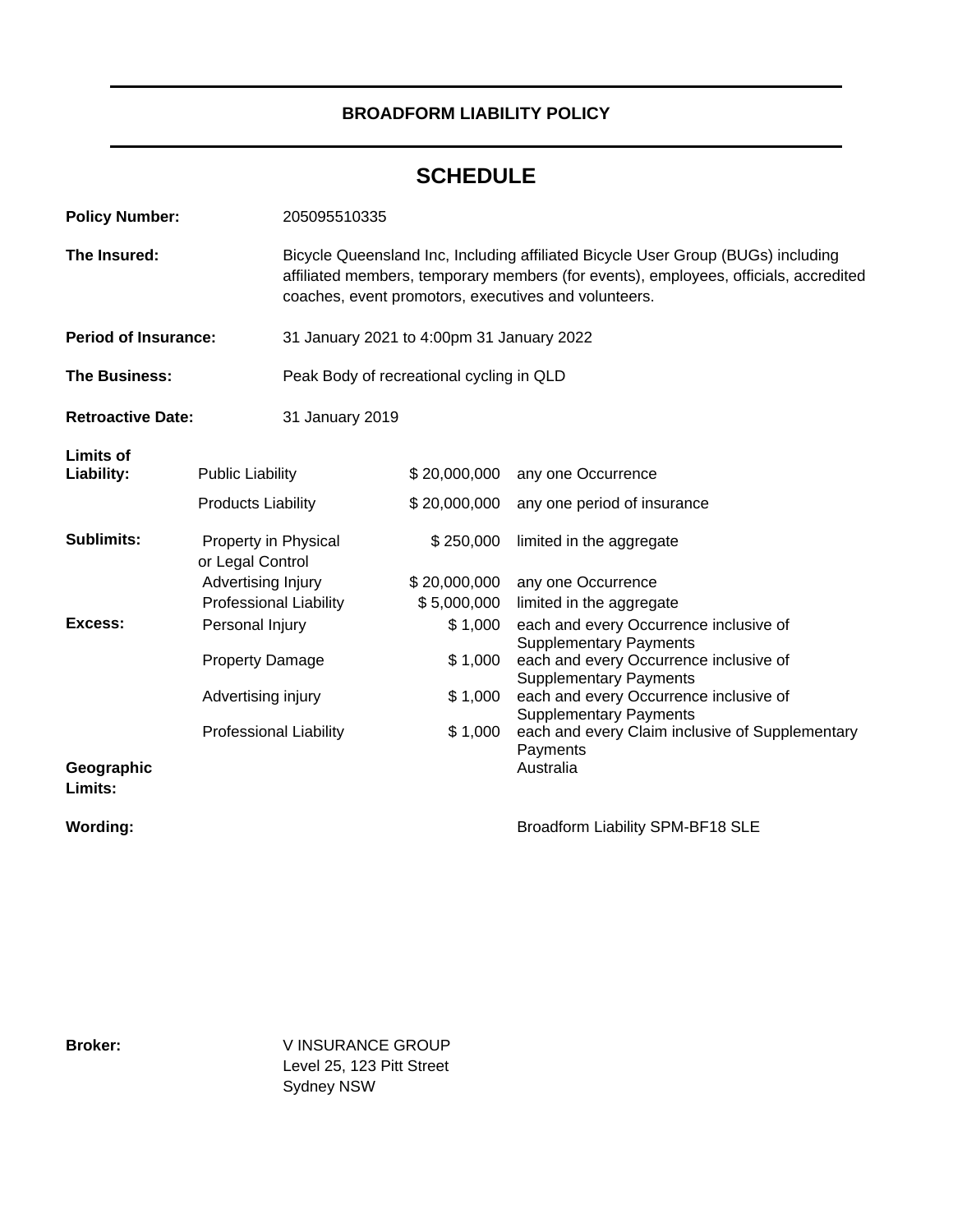**Insurer:** Underwritten for certain underwriters at Lloyd's of London & Chubb Insurance Australia Limited by their agent SLE Worldwide Australia Pty Ltd. under binding authorities B128416380W20 & 001-2020 respectively. \$ 15,000,000x \$5,000,000 Underwritten for certain underwriters at Lloyd's of London & Chubb Insurance Australia Limited by their agent SLE Worldwide Australia Pty Ltd. under binding authorities B128416380W20 & 001-2020 respectively. **Certificate:** This is to certify that in accordance with the authorisation granted under Contract No B128416380W20 to the undersigned by certain Underwriters at Lloyd's, whose names and the proportion underwritten by them, which will be supplied on application, can be ascertained by reference to the said Contract which bears the Seal of Lloyd's policy Signing Office, and in accordance with the authorisation granted Underwritten for certain underwriters at Lloyd's of London & Chubb Insurance Australia Limited. by their agent SLE Worldwide Australia Pty Ltd. under binding authorities B128416380W20 & 001-2020 respectively. (hereinafter referred to as "the Insurers)", and in consideration of the premium specified herein, the said Insurers are hereby bound, each for his own part and not for another, their Executors and Administrators and in respect of its due proportion only, to insure in accordance with the terms and conditions contained in the policy to which this Certificate is attached.

**Stamped & Dated:** 02 February 2021



for and on behalf of SLE Worldwide Australia Pty Limited ABN 15 066 698 575 AFSL 237268 PO Box H308 Australia Square NSW 1215 Phone: +61 2 9249 4850

# **SEVERAL LIABILITY CLAUSE:**

The subscribing underwriter obligations under contracts of insurance to which they subscribe are several and not joint and are limited solely to the extent of their individual subscriptions. The subscribing underwriters are not responsible for the subscription of any co-subscribing underwriter who for any reason does not satisfy all or part of it's obligations.

# **CANCELLATION CONDITION:**

The Named Insured may cancel this Policy by giving notice in writing to SLE. The Companies may cancel this Policy in any of the circumstances set out in the Insurance Contracts Act, 1984. After cancellation as aforesaid, the premium for the period prior to cancellation shall be adjusted on a pro rata basis plus 10% of the annual premium. When the premium is subject to adjustment, cancellation will not affect the Insured's obligation to supply such information as the Companies may require for the adjustment of the premium. Cancellation will not affect the Insured's obligations to pay the amount of adjustment applicable up to the date of cancellation.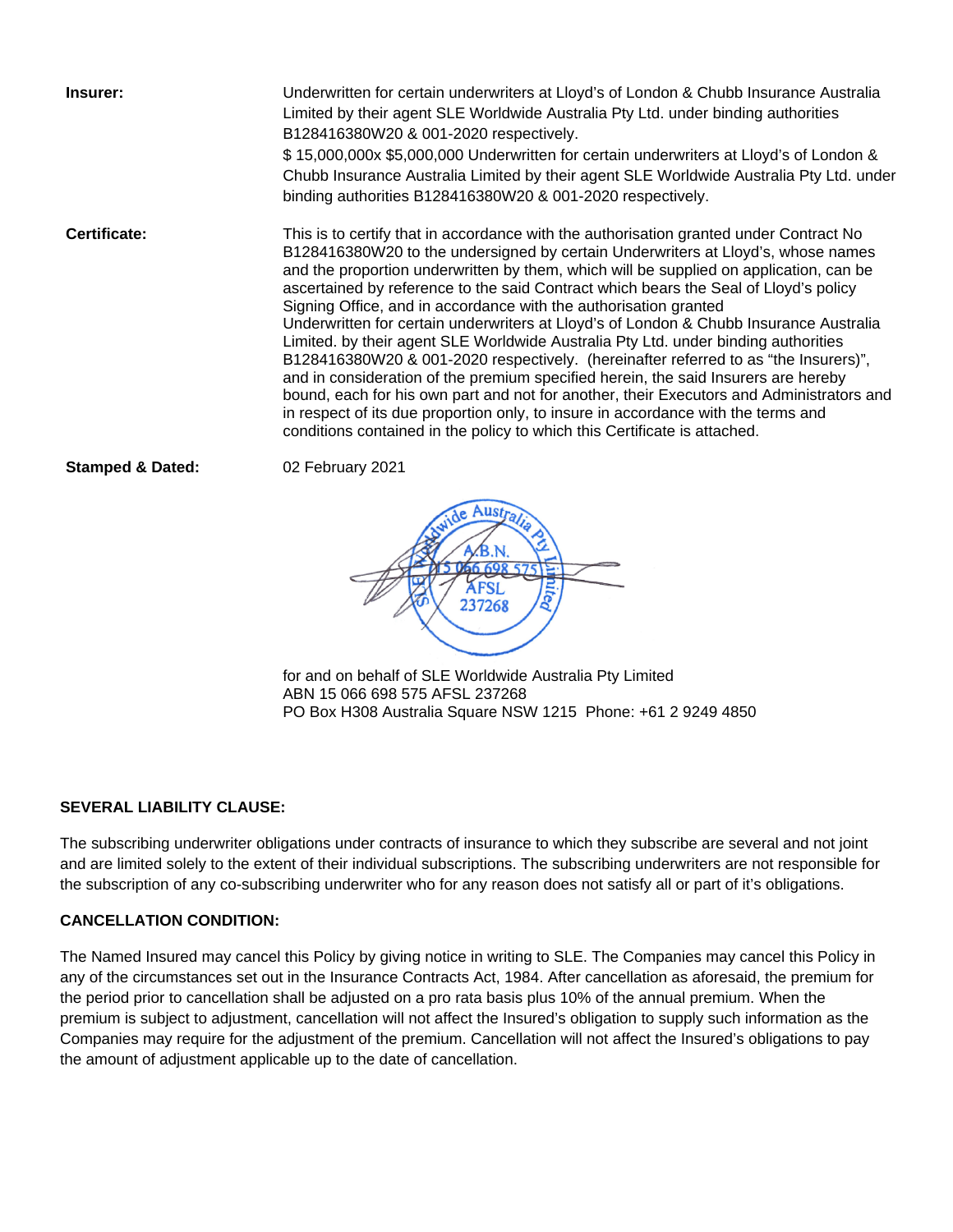# **ENDORSEMENTS ATTACHING TO AND FORMING PART OF POLICY NO: 205095510335**

### **DRUG EXCLUSION**

It is hereby declared and agreed that this policy excludes any claims arising directly or indirectly from drugs being brought into, consumed or sold at the festival. It is further agreed the Insurer is under no obligation to respond to any pre-litigation discovery and/or defend any allegation of breach of duty, negligence and /or breach of the Australian Consumer Law statutory guarantees, claim or suit against the Insured in relation to these claims.

### **ABSOLUTE CORONAVIRUS EXCLUSION**

This Policy does not cover liability in respect of Personal Injury, Property Damage, Advertising Liability, Errors & Omissions or Professional liability arising directly or indirectly arising out of, contributed to by or resulting from coronavirus disease (COVID-19), severe acute respiratory syndrome coronavirus 2 (SARS-CoV-2), or any mutation or variant thereof.

This exclusion also applies to any claim, loss, cost or expense of whatever nature directly or indirectly arising out of, contributed to by or resulting from:

(i) any fear or threat (whether actual or perceived) of; or

(ii) any action taken or failure to take any action in controlling, preventing, suppressing or in any way relating to any outbreak of;

coronavirus disease (COVID-19), severe acute respiratory syndrome coronavirus 2 (SARS-CoV-2), or any mutation or variant thereof.

# **SERVICE PROVIDERS VICARIOUS ENDORSEMENT**

This Policy does not cover liability in respect of Personal Injury or Property Damage arising out of or caused by or in connection with the Insured's service providers. A service provider means anyone engaged by the Insured to provide goods or perform a service. Service providers include but are not limited to security services, amusement operators, pyrotechnicians, entertainers, food vendors, stall holders, sound & lighting companies & Contracted Labour but does not include volunteers or the Insured's employees. However, this exclusion shall not apply to the Insured's vicarious liability arising from an act, error or omission of service providers that have provided the Insured with proof of liability insurance.

# **MEMBERS LIABILITY EXTENSION**

The Policy Definition of the Insured is extended to include any person who according to the Insured's constitution is a member, associate member or honorary member of the Business. Provided that:

(a) cover only applies while these members are carrying out activities organised by or under the control of the Insured; and

(b) cover for all claims for Compensation that arise out of the one Occurrence remains limited in the aggregate to the Limit of Liability shown in the Schedule.

# **MOLESTATION EXCLUSION**

This Policy does not cover liability in respect of Personal Injury arising out of or caused by or in connection with the molesting, interfering or assault with any person by:

- the Insured,
- any of the Insured's employees,
- any person acting on behalf of the Insured,
- any person for whom the Insured may be held legally liable.

The Insurer shall have no obligation to defend any action, suit or proceeding against the Insured either directly or vicariously seeking damages for such Personal Injury.

# **BREACH OF PROFESSIONAL DUTY EXTENSION (SLE)**

NOTICE TO THE INSURED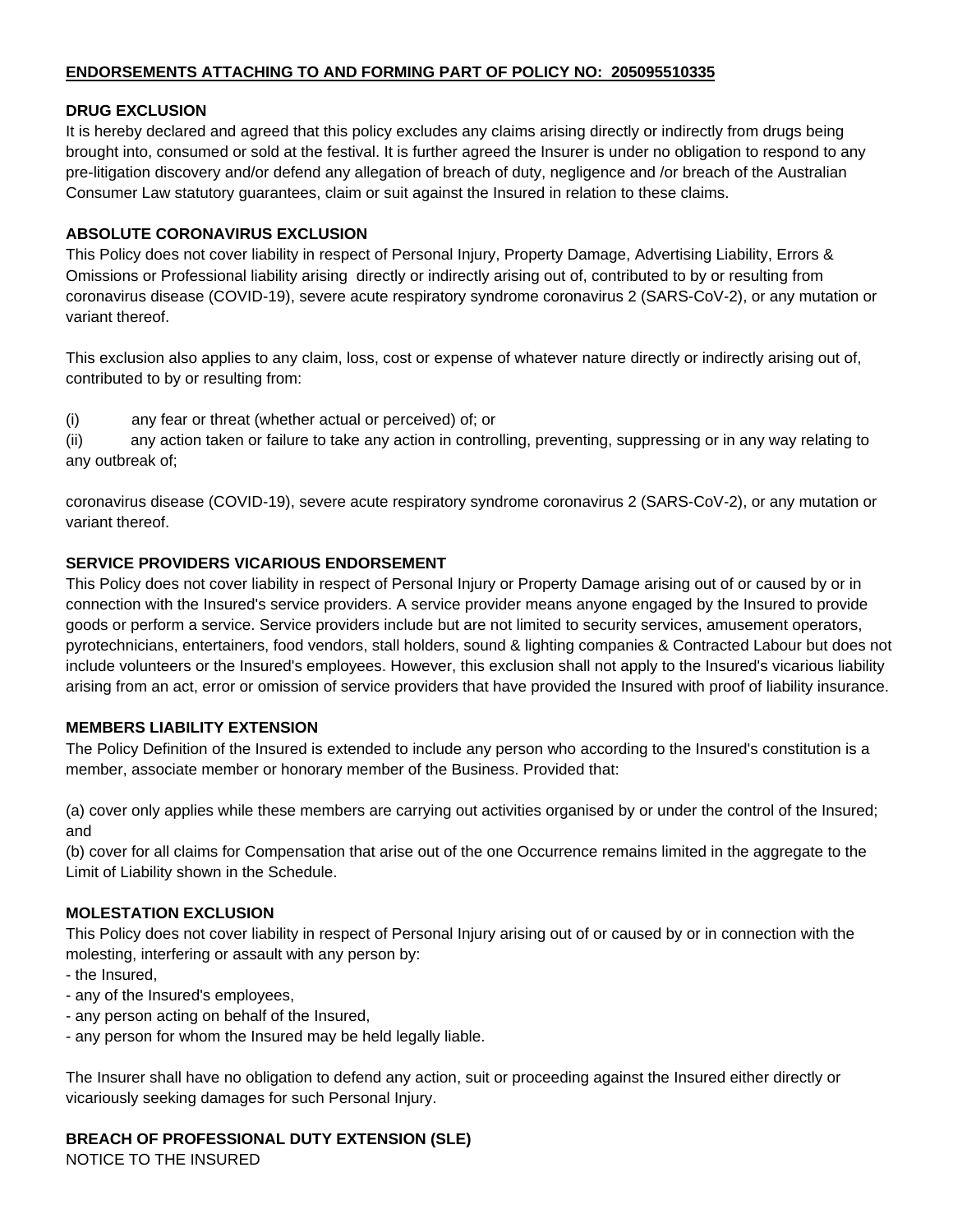The terms and conditions of this Endorsement provide that:

1. A Claim (as defined within this Endorsement) must be made against the Insured during the Period of Insurance for this Policy to apply; and

2. The Insured must immediately notify the Insurer in writing of such Claim(s). Such notification must be given to the Insurer during the Period of Insurance for this Policy to apply. If any circumstances or facts come to the attention of the Insured during the Period of Insurance which are likely to give rise to a Claim(s) being made against them or which the Insured should reasonably expect to give rise to a Claim(s) being made against them, the terms and conditions of this Endorsement provide an option as to whether or not to notify the Insurer. However, failure to notify may affect Policy indemnity, ( i.e.) All or part of any subsequent Claim(s) may not be covered. Assuming the option to notify the Insurer is chosen such notification must be given in writing during the Period of Insurance for this Policy to apply. The time of the happening of the negligent act, error or omission which gives rise to a Claim(s) or a possible Claim(s), is not of relevance provided they occur after the Retroactive Date specified in the Schedule. Upon expiry of the Period of Insurance, no further Claim(s) can be made under this Policy and therefore the maintenance of insurance provided by this Endorsement is essential.

# COVER APPLICABLE TO THIS ENDORSEMENT

The Insurer, to the extent and in the manner hereinafter provided, hereby agrees to pay to or on behalf of the Insured up to the Limit of Liability as stated in the Schedule as applying to this Endorsement against all sums which the Insured shall become legally liable to pay as Compensation for Personal Injury and/or Property Damage as a result of a Claim or Claims first made against the Insured and reported to the Insurer during the Period of Insurance arising out of an act, error or omission committed or alleged to have been committed by or on behalf of the Insured in breach of the Insured's Professional Duty in connection with the Business.

# LIMIT OF LIABILITY AND EXCESS APPLICABLE TO THIS ENDORSEMENT

The Insurer hereby agrees to pay all costs in the defence of a Claim for which indemnity is available under this Endorsement provided that the total aggregate liability (including Supplementary Payments) shall not exceed the Limit of Liability specified in the Schedule as applying to this Endorsement notwithstanding the number of Claims made. The Excess shown in the Schedule as applying to this Endorsement shall be the amount first payable by the Insured in respect of any one Claim and shall be borne by and at the Insured's own risk. The Insurer's liability shall only be in excess of this amount.

# EXCLUSIONS APPLICABLE TO THIS ENDORSEMENT

This Endorsement does not cover liability:

- 1. Which is already excluded under the Policy.
- 2. Which is more specifically insured against in any other section of this Policy.

3. Arising out of acts, errors or omissions which occurred or allegedly occurred prior to the Retroactive Date specified in the Schedule.

4. Arising out of any facts or circumstances of which the Insured was aware of prior to the commencement of the Period of Insurance or which a reasonable person in the Insured's position would have considered may give rise to a Claim.

5. Assumed under contract or agreement unless such liability would have attached in the absence of such contract or agreement.

6. Arising from an Occurrence which is inevitable having regard to the circumstances and nature of the work undertaken. 7. Arising from or in connection with advice, consultancy, specification, supervision or other Professional Duty given or undertaken by the Insured not in relation to the Business.

8. Arising out of conspiracy, conversion, deceit, inducement, breach of contract, injurious falsehood or fraudulent, criminal or malicious act or omission of the Insured.

9. Arising in North America or in respect of any Claims which would be subject to the jurisdiction of the Courts of North America.

10. Incurred by or caused by a Director or Officer of the Insured whilst acting within the scope of their duties in such capacity.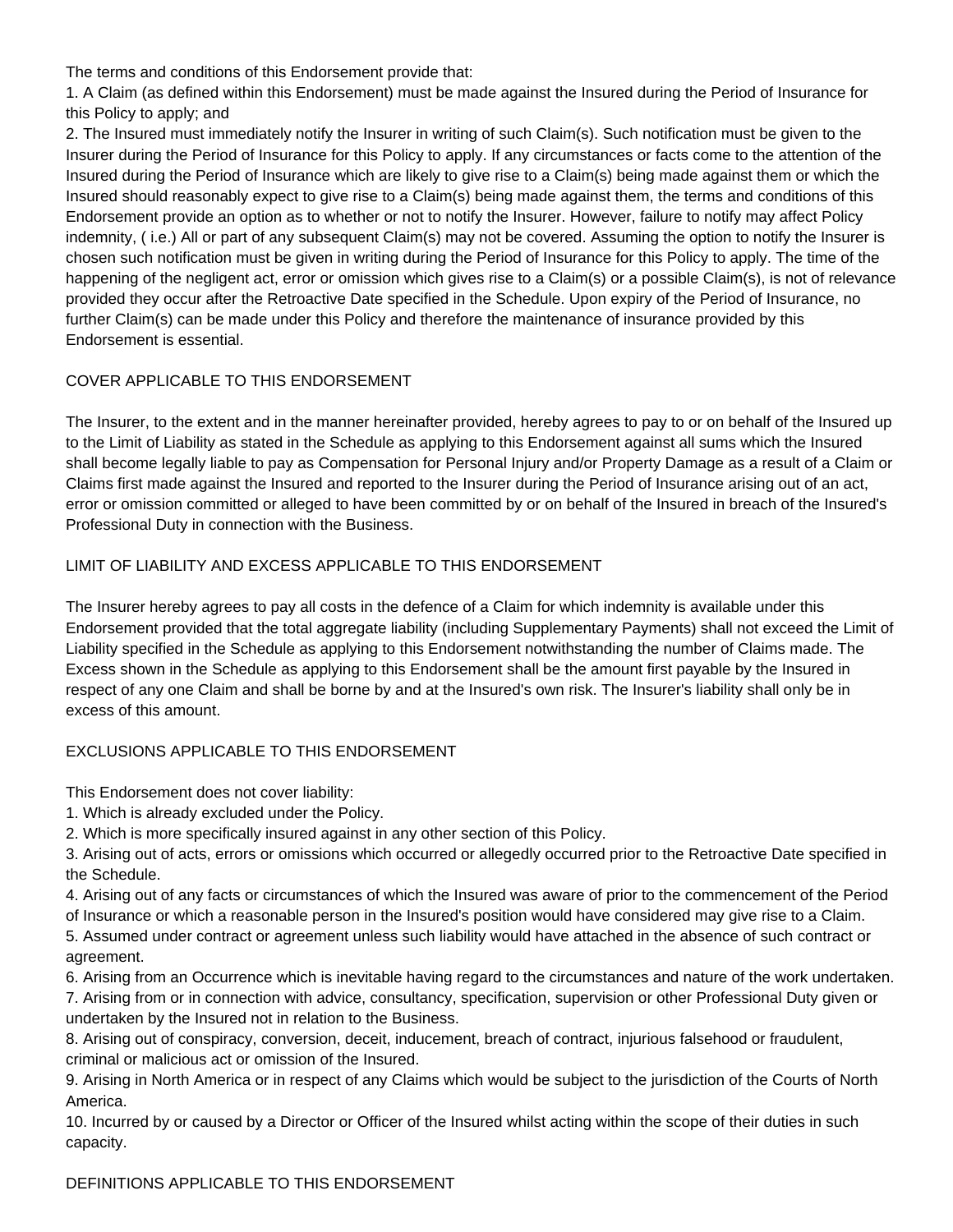"Claim" or "Claims" means:

(i) Any writ, statement of claim, summons, application or other originating legal or arbitral process, cross claim, counterclaim or third or similar party notice issue against or serviced upon the Insured or (ii) The receipt by the Insured of any written or verbal notice of demand for compensation made by a third party against them.

"Professional Duty" means the duty owed in a professional capacity by registered officials and coaches.

# CONDITIONS APPLICABLE TO THIS ENDORSEMENT

1. The Insured shall, as a condition precedent to their right to be indemnified under this Endorsement give to the Insurer as soon as practicable notice in writing during the Period of Insurance:

(i) of any Claim(s) made against the Insured.

(ii) of the receipt of notice from any person of an intention to make a Claim against the Insured.

2. The Insured shall give to the Insurer, as soon as practicable, notice in writing during the Period of Insurance of any circumstance of which they become aware during the Period of Insurance, likely to give rise to a Claim against them. If, during the Period of Insurance, the Insured becomes aware of any circumstances which might subsequently give rise to a Claim under this Endorsement and elect, during the Period of Insurance, to give written notice to the Insurer of such circumstances, then any such Claim which might subsequently arise out of such circumstances will be deemed to have been made during the Period of Insurance.

# **AIDS/HIV EXCLUSION**

This Policy does not cover liability in respect of Personal Injury or Property Damage arising out of or caused by or in connection with -

1. The human immune deficiency virus (HIV) or any mutation, derivation or variation thereof.

2. Any HIV related illness including but not limited to acquired immune deficiency syndrome (AIDS) or any mutation, derivation or variation thereof.

# **SPECIFIED ACTIVITIES EXCLUSION**

This Policy does not cover liability in respect of Personal Injury, Property Damage or Advertising Liability arising out of or caused by or in connection with the following activities undertaken by or on behalf of the Insured;

- Use of bikes for commercial or related activity;

- Use of bikes in relation to BMX and Mountain Bike riding except where such use is directly organised by and for the rider personally.

**Stamped & Dated:** 02 February 2021



for and on behalf of SLE Worldwide Australia Pty Limited ABN 15 066 698 575 AFSL 237268 PO Box H308 Australia Square NSW 1215 Phone: +61 2 9249 4850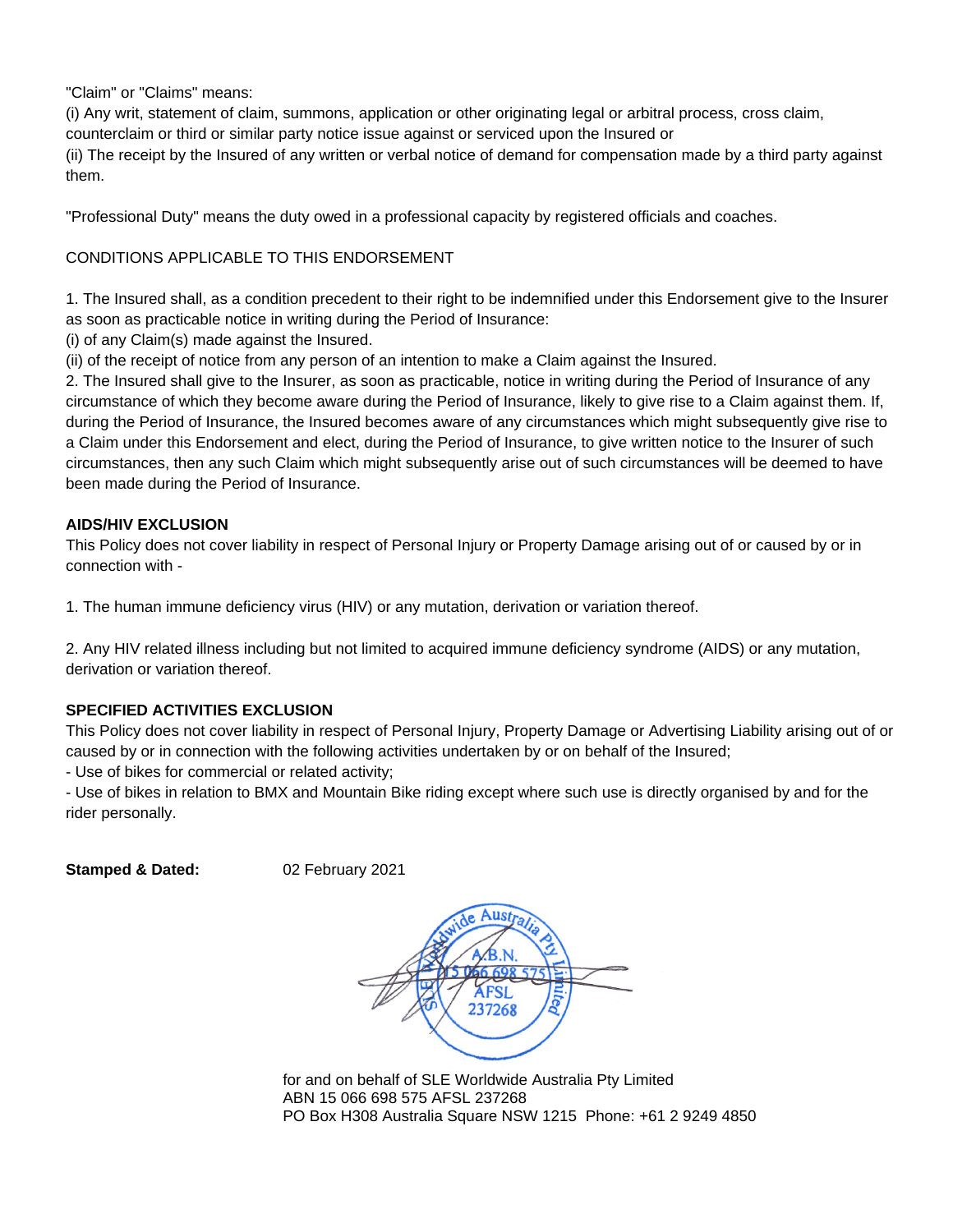

Insuring the world's fun.

# **BROADFORM LIABILITY POLICY**



**SLE Worldwide Australia Pty Ltd Address:** Level 11, 56 Clarence Street **T** + 61 2 9249-4850

**(ABN 15 066 698 575)** Sydney NSW 2000 Australia **F** + 61 2 9249-4840

**AFS License No:** 237268 **Postal:** PO BOX H308 **W** sleaustralia.com.au Australia Square NSW Australia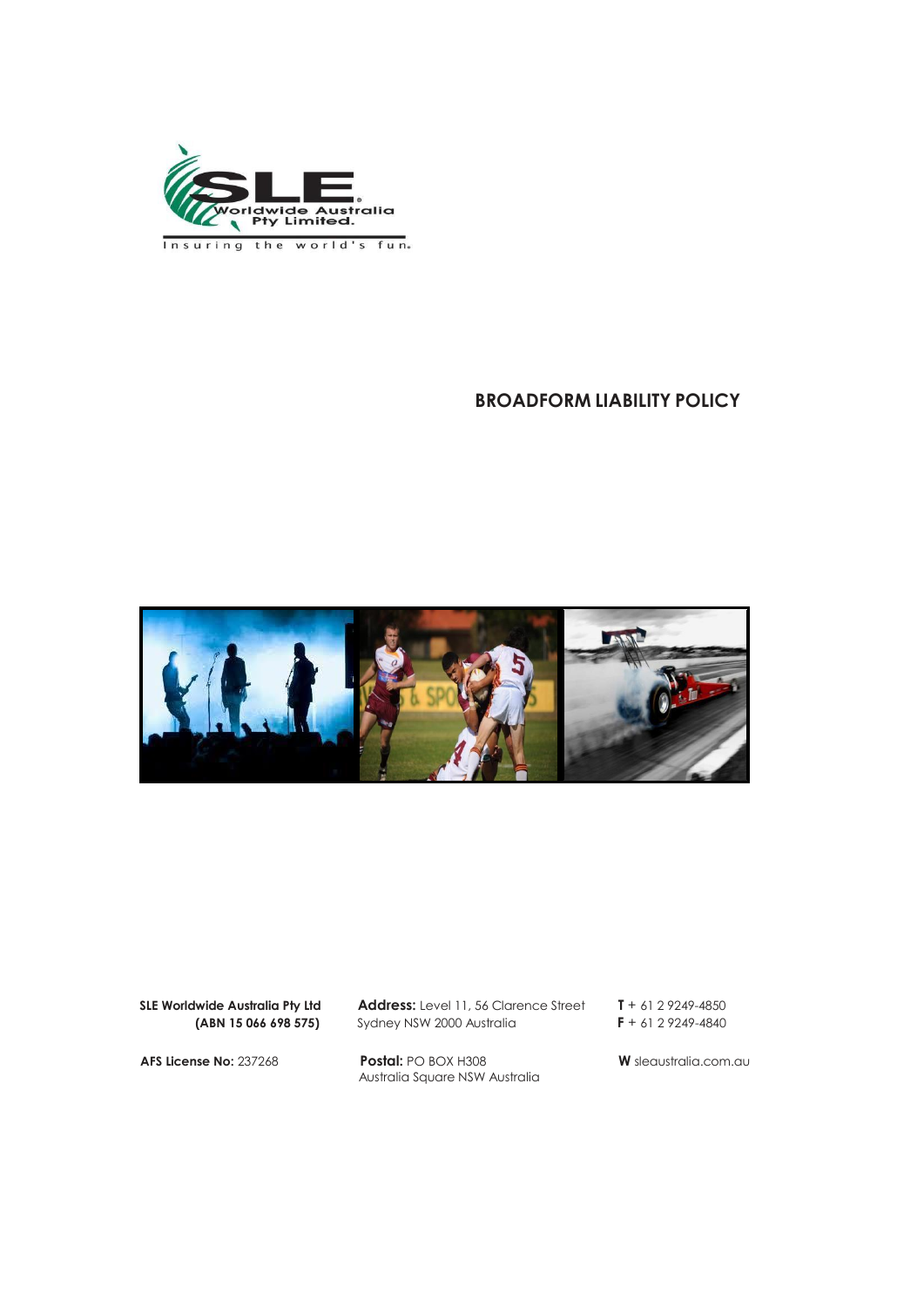# **Contents**

- Introduction page 1
- Cover page 4
- Policy Definitions page 5
- Policy Exclusions page 10
- Claims Procedures page 16
- Policy Conditions page 18

# **Introduction**

The Policy wording, Schedule (which expression includes any Schedule substituted for the original Schedule) and Endorsements (if any) are to be read together and any word or expression to which a specific meaning has been given in any part bears that meaning wherever it appears.

The Insured named in the Schedule, having provided a Proposal for consideration by the Insurers and subject to the payment of the premium specified in the Schedule hereto, the Insurers severally agree each for the proportion set against its name, subject to the terms, exclusions, limitations and conditions contained in or endorsed on or otherwise expressed in the Policy, to provide insurance in the manner and to the extent herein described.

SLE Worldwide Australia Pty Limited (hereinafter called "SLE") hereby gives notice that this contract has been effected under an Authority, given to SLE by the Insurers named. SLE has effected the contract as an agent of the Insurers and not an agent of the Insured.

# **Privacy Statement**

SLE collects information about you to process, assess and verify your application and claims you may make; administer and manage the products or services we provide; and provide you with information about other products or services that may be of benefit to you. SLE handles all personal information it collects in accordance with the Privacy Act.

If you do not provide the information sought by SLE, it may affect SLE's ability to provide you with and administer its products and services. As an insured person you have a duty under insurance law to disclose all relevant information. Please refer to your application form for further details of this duty, and the consequences of not complying with it.

If reasonable and practicable, we will only collect your personal information from you, but from time to time we may also collect it from other persons and entities.

SLE may disclose your personal information to:

- our agents and contractors who provide financial, legal and administrative services;
- mailing houses and document service providers:
- financial institutions, insurers and re-insurers:
- claims investigators and assessors:
- insurance industry reference bodies and industry complaint tribunals;
- our local and overseas related entities;
- government agencies including the Australian Taxation Office, where we suspect unlawful activity;
- the Privacy Compliance Committee;
- where we collect your information from someone else, or another entity then we may disclose any of your personal information to that person or entity.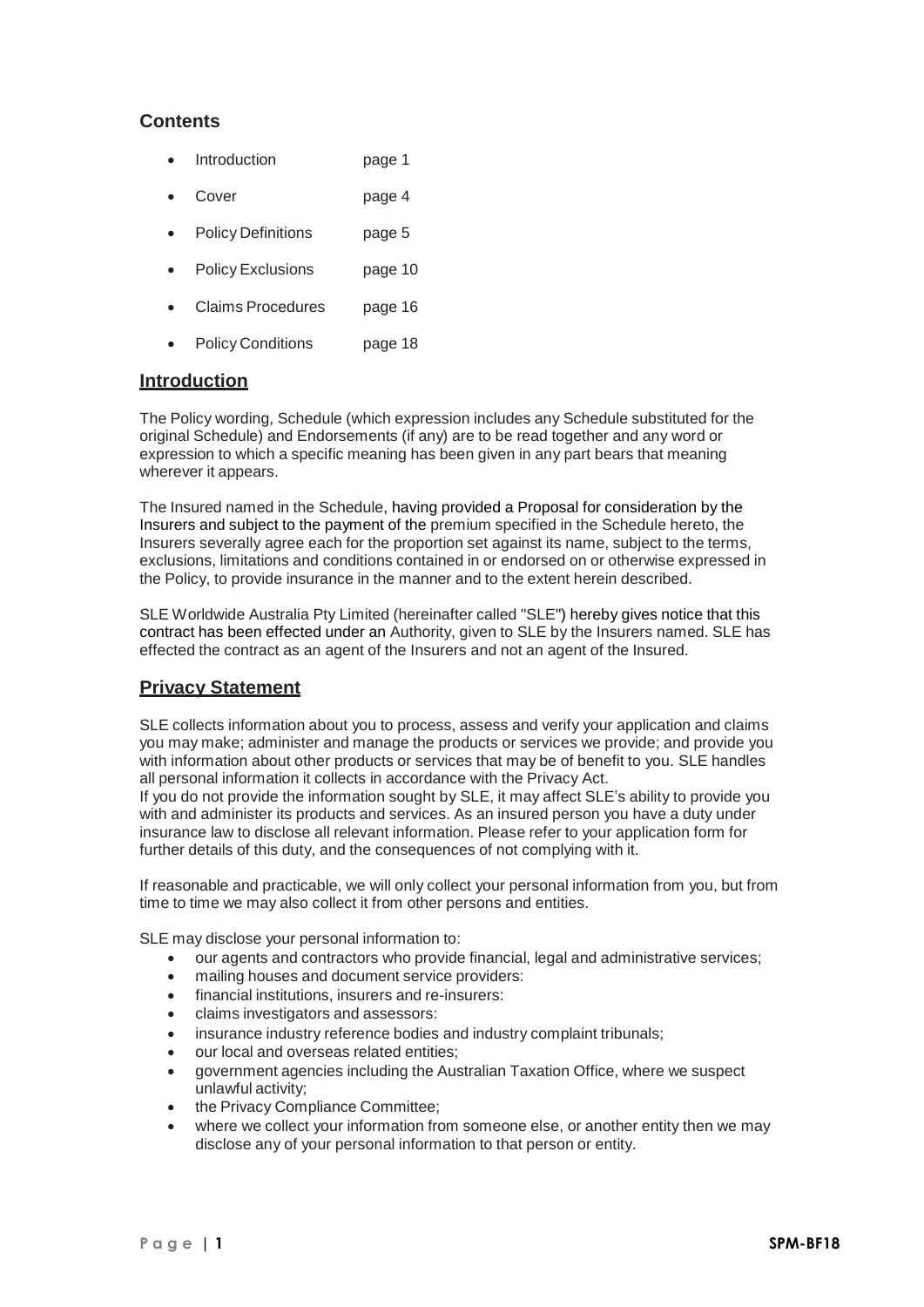You can request access at any time to personal information we hold about you. You may ask us at any time to correct this information where you believe it is incorrect or out of date.

You may be charged the reasonable expenses incurred in giving you any information you have requested (such as searching and photocopying costs).

You can request a copy of our Privacy Policy or make a complaint about the privacy of your personal information by contacting SLE's Privacy Officer at:

SLE Worldwide Australia Pty Limited 9/1 O'Connell St, Sydney, NSW 2000 Ph: 02 8298 0700

If you have a complaint you can be assured that an officer with appropriate authority will deal with it. If you remain dissatisfied with the way in which your complaint is handled we can advise you of how to take your complaint to the Privacy Compliance Committee. If you are not satisfied with the determination of the committee you may refer your complaint to the Privacy Commissioner.

You also agree that were you have supplied such information (such as a name) about any other person, you will tell that other person that you have provided the information to us and show the person this document.

# **General Insurance Code Of Practice**

The Insurance Council of Australia has developed a General Insurance Code of Practice, which is a self-regulatory code for use by all insurers. This aims to raise the standards of practice and service in the Insurance Industry and it includes the following:

- When a claim is lodged we will set out in plain language what information we need and how a claim can be made; and
- We will respond promptly to any request made for assistance with a claim and it will be considered and assessed promptly.

SLE and each insurer proudly support the General Insurance Code of Practice apart from any claims adjusted outside Australia. The Code and further information about it is available a[t](http://www.codeofpractice.com.au/) [http://www.codeofpractice.com.au](http://www.codeofpractice.com.au/)

# **Dispute Resolution**

Any enquiry or complaint relating to this insurance should be referred to SLE in the first instance at Level 11, 56 Clarence Street, Sydney NSW 2000 Telephone number 02 9249 4850.

If SLE is unable to resolve the matter or you are not satisfied with the way a complaint has been dealt with, with respect to matters concerning the Lloyd's insurer you should then contact:

Lloyd's Underwriters' General Representative in Australia Level 9 / 1 O'Connell Street, Sydney NSW 2000 Telephone Number: (02) 8298 0700

who will refer your dispute to Policyholder and Market Assistance at Lloyd's.

Complaints that cannot be resolved by Policyholder and Market Assistance may be referred to the Financial Ombudsman service (UK). Further details will be provided at the appropriate stage of the complaints process.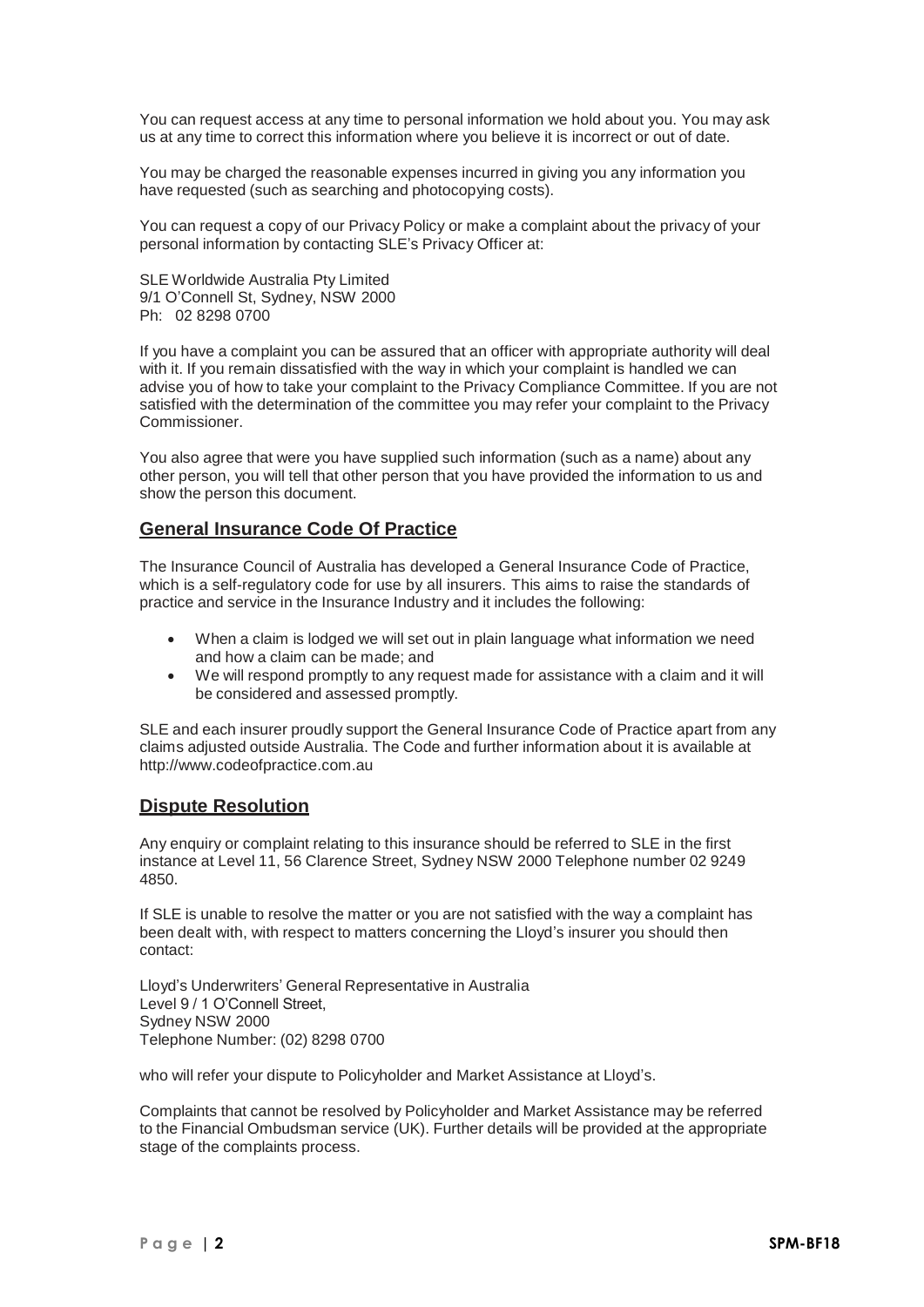As to complaints handling for any non-Lloyd's insurer please refer to the General Insurance Code of Practice for more information.

# **Service of Suit Clause**

The Insurer agrees that:

In the event of a dispute arising under this Insurance, the Insurer at the request of the Insured will submit to the jurisdiction of any competent Court in the Commonwealth of Australia. Such dispute shall be determined in accordance with the law and practice applicable in such Court. Any summons notice or process to be served upon the Insurer's may be served upon:

Lloyd's Underwriters' General Representative in Australia Level 9 / 1 O'Connell Street. Sydney NSW 2000 Telephone Number: (02) 8298 0700

who has authority to accept service and to enter an appearance on the Insurers' behalf, and who is directed at the request of the Insured to give a written undertaking to the Insured that he will enter an appearance on the Insurer's behalf.

If a suit is instituted against any one of the Underwriters, all Underwriters hereon will abide by the final decision of any such Court or any competent Appellate Court.

The amount of Premium specified herein is the amount due to the Insurer and any commission allowed by them is to be regarded as remuneration for SLE placing this insurance.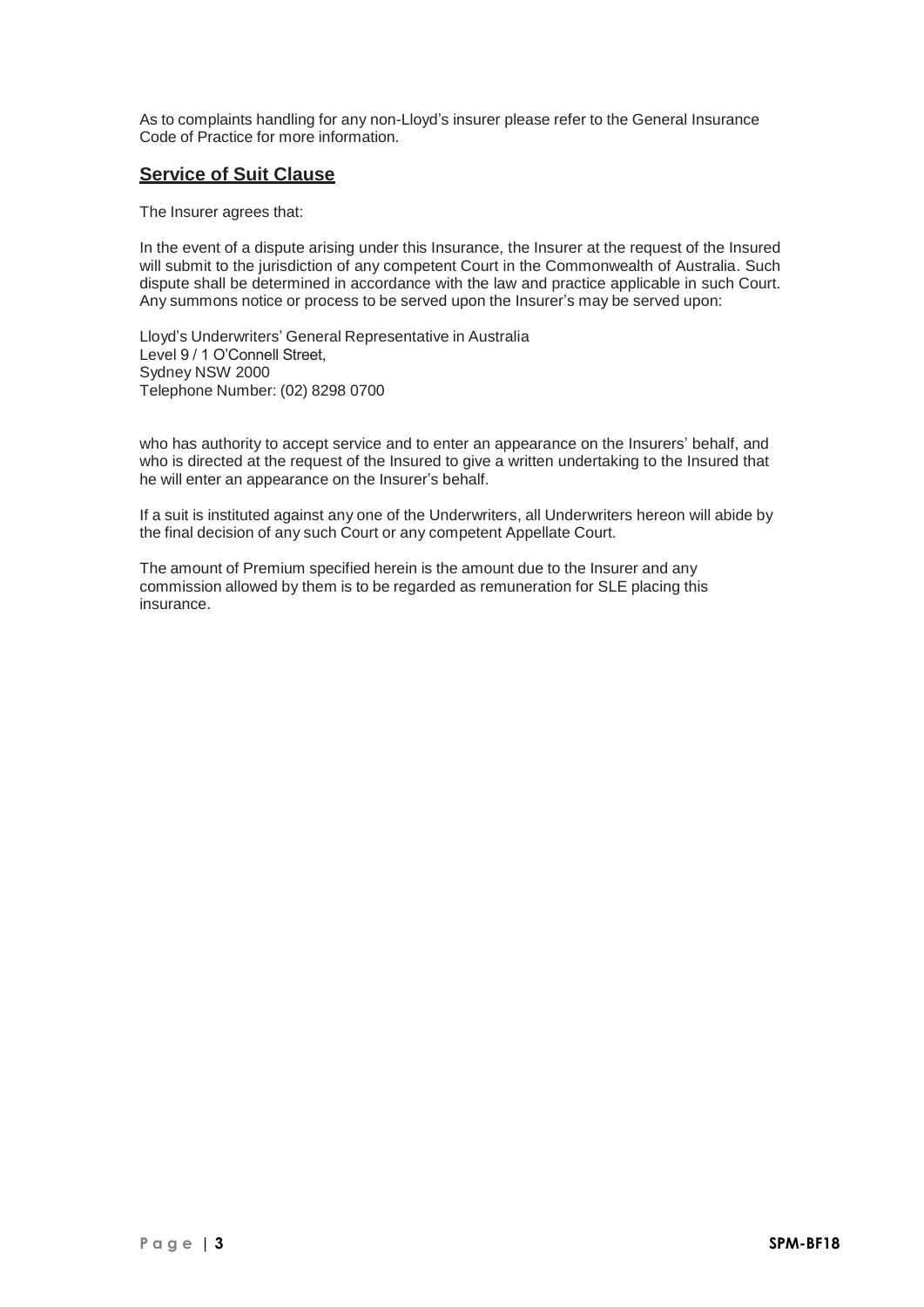# **Cover**

This Policy insures all amounts, which the Insured becomes legally liable to pay as Compensation in respect of Personal Injury and/or Property Damage and/or Advertising Liability happening within the Territorial Limits during the Period of Insurance as a result of an Occurrence in connection with the Business or the Products, up to the Limit of Liability and subject to the other Policy terms and conditions.

# **Supplementary Payments**

With respect to the indemnity provided by this Policy, the Insurer will:

- (i) defend, in the Insured's name and on the Insured's behalf, any claim or suit against the Insured alleging such Personal Injury or Property Damage or Advertising Liability and seeking damages on account thereof even if any of the allegations of such claim or suit is groundless, false or fraudulent.
- (ii) pay all charges, expenses and legal costs incurred by the Insurer and/or by the Insured with the Insurer's written consent in the investigation, reporting, settlement or defence of such claim or suit.
- (iii) pay all legal costs taxed against the Insured in any such suit or claim and all interest on the judgment or settlement amount accruing after the entry of judgement against the Insured until the Insurer has paid, tendered or deposited in court such part of the judgement as does not exceed the Limit of Liability.
- (iv) pay expenses incurred by the Insured for:
- (a) providing first aid to others for Personal Injury which is covered by this Policy (other than medical expenses prohibited by law);
- (b) temporary protection of damaged or undamaged property of any person or party, including temporary repairs, shoring up and/or unpinning thereof.
- (c) purchasing and/or hiring and/or erection and dismantling of hoarding, barriers, fences and any other form of temporary protection, including such protection which the Insured must provide in compliance with the requirements of any Government, Local Government or other Statutory Authority.
- (v) pay all legal costs incurred by the Insured with the Insurer's consent for representation of the Insured at any Coronial Inquest, Inquiry or any proceedings in any court or tribunal in connection with liability insured against by this Policy.

The amounts of such Supplementary Payments incurred, except payments in settlement of claims and suits, are payable by the Insurer in addition to the applicable Limit of Liability of this Policy.

However, in respect of any claims or suits originating in any court in North America, the applicable Limit of Liability shown in the Schedule shall be inclusive of all Supplementary Payments and not additional to it.

In the event of a payment exceeding the Limit of Liability being made to dispose of a claim, the liability of the Insurer to pay costs, expenses & interest under the Policy shall be limited to that proportion of those costs, expenses & interest as the Limit of Liability bears to the amount paid to dispose of the claim.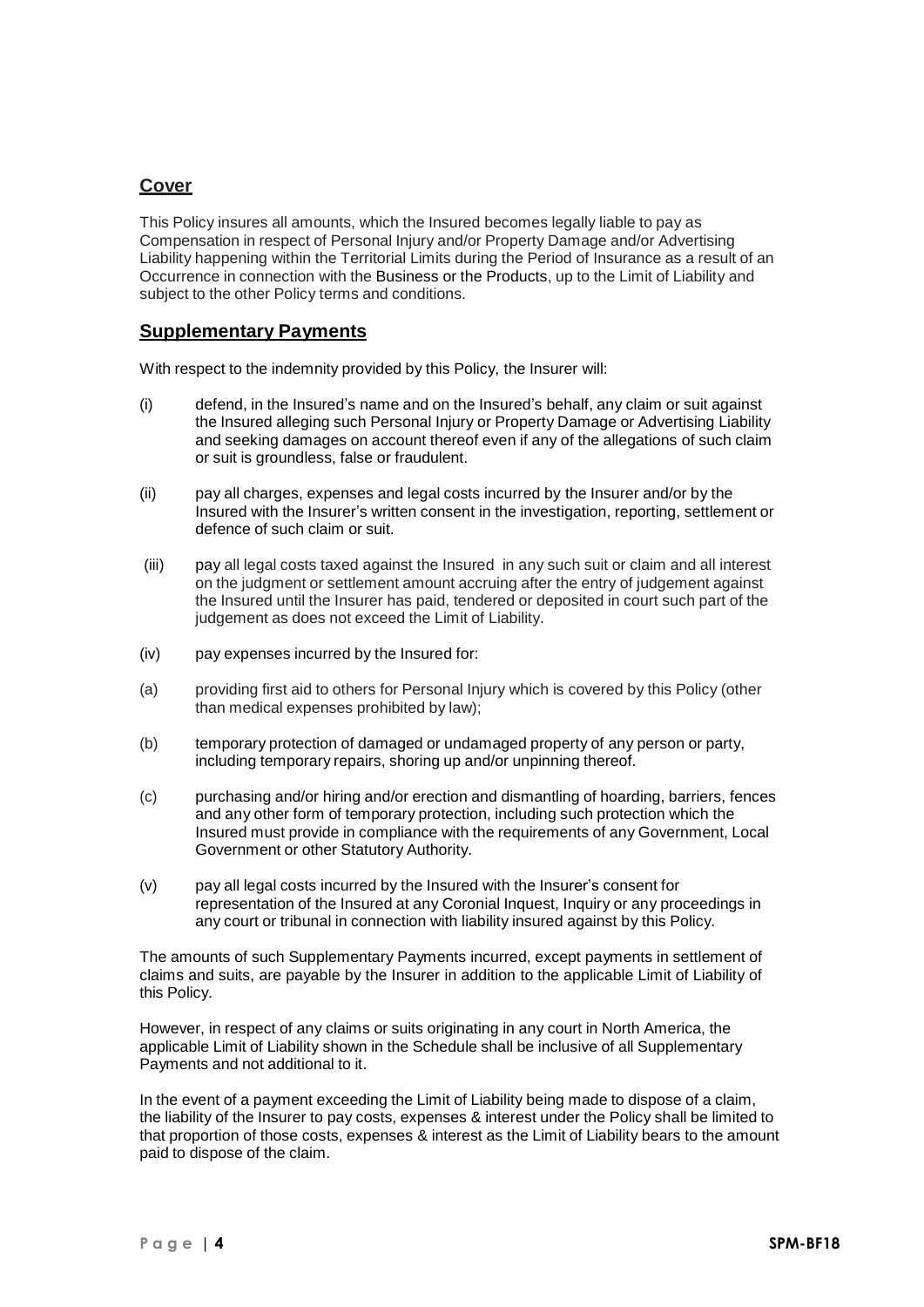# **Limits of Liability and Excess**

The Limit of Liability is the amount stated in the Schedule. This is the maximum amount the Insurer will pay in respect of any one Occurrence provided that, for all legal liability directly or indirectly arising out of the Products, the Insurer's total aggregate liability during any one Period of Insurance will not exceed the Limit of Liability. The Limit of Liability is inclusive of and not additional to any applicable Excess. However, in respect of any sub limited items the sub limit shall be additional to any applicable Excess.

The Insured must pay the Excess for each Occurrence, including for any Supplementary payments made.

# **Policy Definitions**

For the purpose of determining the cover provided by this Policy:

1. "Advertising Liability" means:

Liability arising out of:

- (i) defamation, or
- (ii) any breach of the misleading or deceptive conduct provisions of the Competition and Consumer Act 2010 or any Fair Trading or similar legislation of any country, state or territory; or
- (iii) any infringement of copyright or passing off of title or slogan; or
- (iv) unfair competition, piracy, misappropriation of advertising ideas or style of doing business; or
- (v) invasion of privacy;

committed or alleged to have been committed during the Period of Insurance in any advertisement, publicity article, broadcast or telecast and caused by or arising out of the advertising of the Insured's Products or services.

2. "Aircraft" means any craft or object designed to travel through air or space, other than model aircraft.

3. "Business" means the business as described in the Schedule (and, where applicable, as further described in any more specific underwriting information provided to the Insurer at the time when this insurance was negotiated) and shall include:

- (i) the ownership and maintenance of premises and/or the tenancy thereof by the Insured.
- (ii) the provision of any sponsorships, charities, first aid, medical, ambulance or fire fighting services by the Insured or on the Insured's behalf.
- (iii) private work undertaken by the Insured's employees for any of the Insured's directors, partners, proprietors, officers or executives.
- (iv) the provision of any canteen, social and/or sporting clubs or welfare and/or child care facilities by the Insured or on the Insured's behalf, which are primarily for the benefit of the Insured's employees.

4. "Compensation" means monies paid or agreed to be paid by judgment, award or settlement for Personal Injury and/or Property Damage and/or Advertising Liability. Provided that such Compensation is only payable in respect of an Occurrence to which this insurance applies.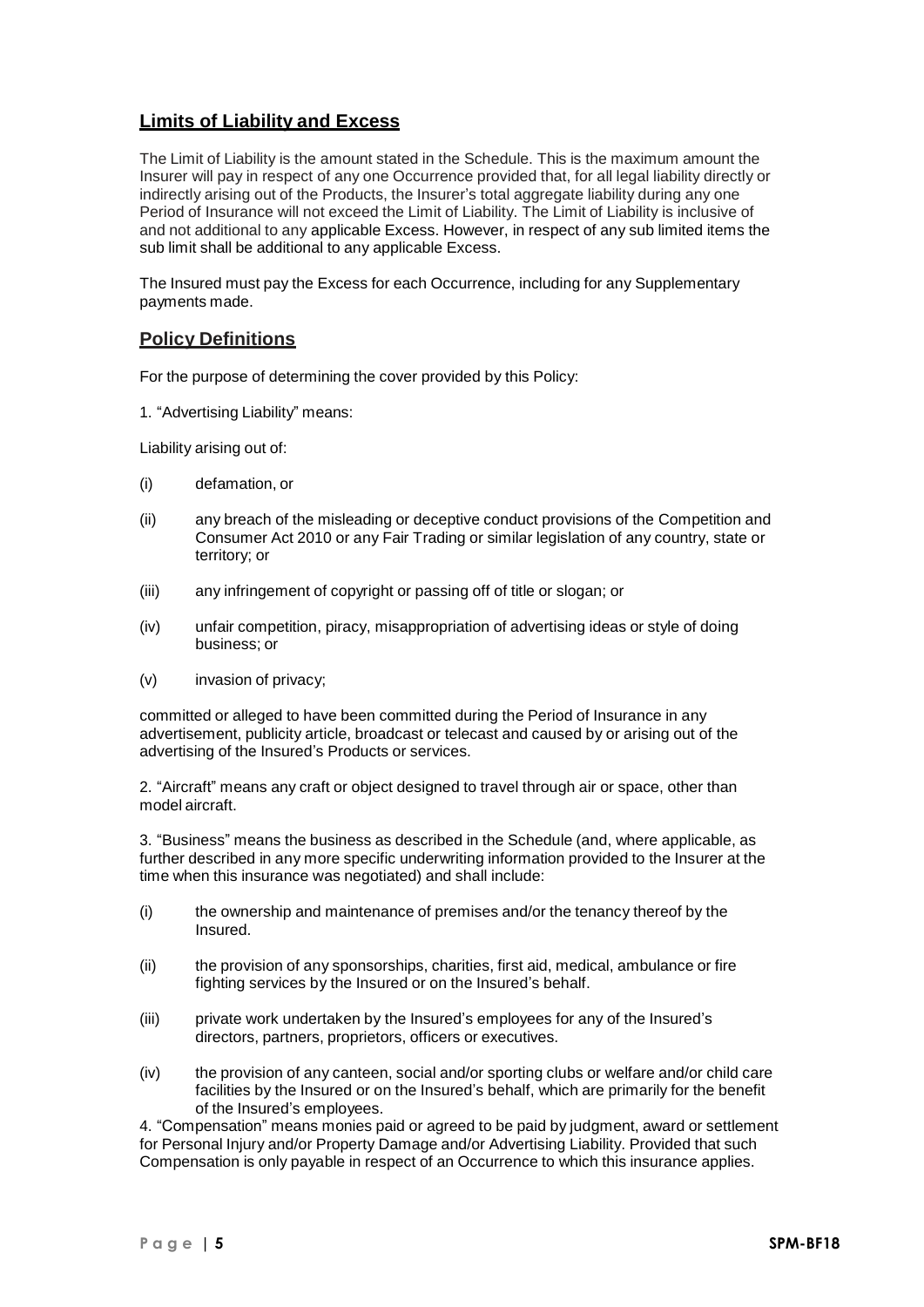5. "Contracted Labour" means Hired Labourers, Contractors or Sub-Contractors or any employee of any H ired Labourers, Contractors or Sub-Contractors whilst engaged by the Insured to replace or supplement the Insured's workforce thus performing work on the Insured's behalf or for the Insured's benefit. the term Contracted Labour does not mean occasional maintenance or repair contractors specifically engaged for such occasional maintenance or repair of the Insured's assets other than the Insured's stock in trade or Products.

6. "Employment Practices" means any wrongful or unfair dismissal, denial of natural justice, defamation, misleading representation or advertising, sexual harassment or discrimination in respect of employment or prospective employment by the Insured.

7. "Excess" means the amount of money specified in the Schedule or otherwise stated in the Policy as the Excess that the Insured must pay or contribute as the first payment for each Occurrence giving rise to a claim, including Supplementary Payments.

8. "H overcraft" means any vessel, craft or device made or intended to float on or in or travel on or through the atmosphere or water on a cushion of air provided by a downward blast.

- 9. "Incidental Contracts" means:
- (i) any written rental agreement or lease of real or personal property entered into for the purpose of the Business described in the Schedule that does not carry an obligation to insure such property or be strictly liable regardless of fault.
- (ii) any written contract with any authority or entity responsible for the supply of electricity, fuel, gas, natural gas, air, steam, water, sewerage reticulation control systems, waste disposal facilities, telephone and communication services or other essential services, except those contracts in connection with work done for such authorities or entities.
- (iii) any written contract with any railway authority for the loading, unloading and/or transport of Products, including contracts relating to the operation of railway sidings.
- (iv) those contracts specified in the Schedule.
- 10. "The Insured" means:
- (i) the person(s), corporations and/or other organisations specified in the Schedule,
- (ii) all existing subsidiary and/or controlled corporations (including subsidiaries thereof) of the Insured incorporated in the Commonwealth of Australia
- (iii) every subsidiary and/or other organisation of the Insured which is divested during the Period of Insurance, but only in respect of claims made against such divested subsidiary, related or controlled corporation or organisation caused by or arising out of Occurrences insured against by this Policy, which occurred prior to the divestment but during the Period of Insurance.
- (iv) every past, present or future director, stockholder or shareholder, partner, proprietor, officer, executive, employee of the Insured (including the spouse of any such person while accompanying such person on any commercial trip or function in connection with the Business) or volunteer while such persons are acting for or on behalf of the Insured and/or within the scope of their duties in such capacities.
- (v) any employee superannuation fund or pension scheme managed by or on behalf of the Insured, and the trustees and the directors of the trustee of any such employee superannuation fund or pension scheme which is not administered by corporate fund managers.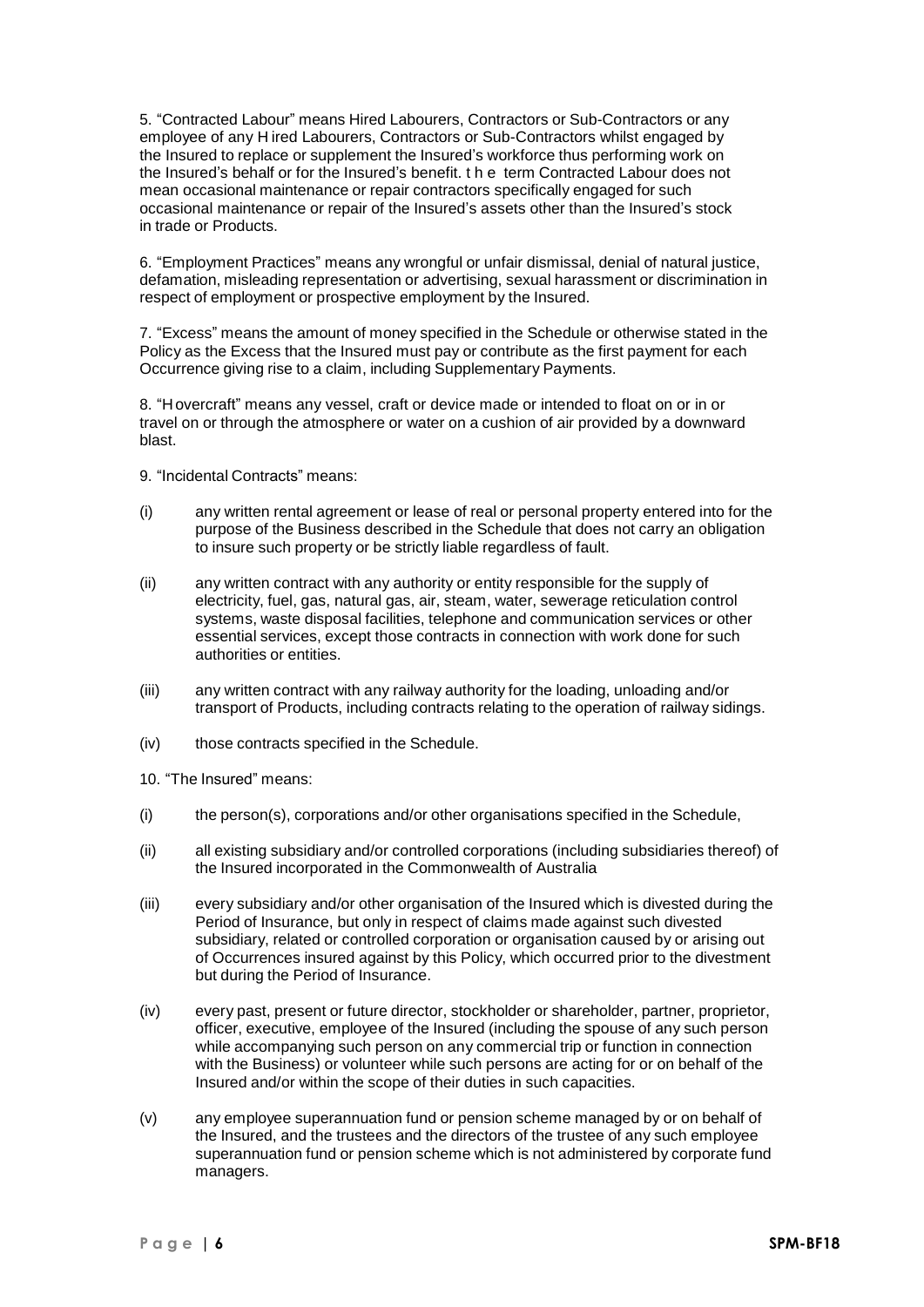- (vi) every principal in respect of such principal's vicarious liability arising out of the performance by or on behalf of the Insured of any contract or agreement for the performance of work for such principal, but only to the extent required by such contract or agreement and in any event only for such coverage and Limits of Liability as are provided by this Policy.
- (vii) every person, corporation, organisation, trustee or estate to whom or to which the Insured is obligated by reason of law (whether written or implied) to provide insurance such as is afforded by this Policy, but only to the extent required by such law and in any event only for such coverage and Limits of Liability as are provided by this Policy.
- (viii) every officer, member, employee or voluntary helper of the Insured's canteen, social and/ or sporting clubs, first aid, medical, ambulance or fire fighting services, charities, welfare and/or child care facilities, while acting in their respective capacities as such.
- (ix) any director, partner, proprietor, officer or executive of the Insured in respect of private work undertaken by the Insured's employees for such person and any employee whilst actually undertaking such work.
- (x) every party including joint venture companies and partnerships to whom the Insured is obligated by virtue of any contract or agreement to provide insurance such as is afforded by this Policy; but only to the extent required by such contract or agreement and in any event only for such coverage and Limits of Liability as are provided by this Policy.
- 11. "Internet Operations" means:
- (i) the transfer of computer data or programmes by use of electronic mail systems by the Insured or the Insured's employees, including for the purpose of this definition only, part-time and temporary staff, contractors and others within the Insured's organisation whether or not such data or programmes contain any malicious or damaging code, including but not limited to computer virus, worm, logic bomb, or Trojan horse,
- (ii) access through the Insured's network to the world wide web or a public internet site by the Insured or the Insured's employees, including for the purposes of this definition only, part-time and temporary staff, contractors and others within the Insured's organisation;
- (iii) access to the Insured's intranet (meaning internal company information and computing resources) which is made available through the world wide web for the Insured's customers or others outside the Insured's organisation; and
- (iv) the operation and maintenance of the Insured's web site.
- 12. "Medical Persons" means
	- (i) legally qualified registered nurses and first-aid attendants;
	- (ii) legally qualified medical practitioners and dentists not directly employed by the Insured.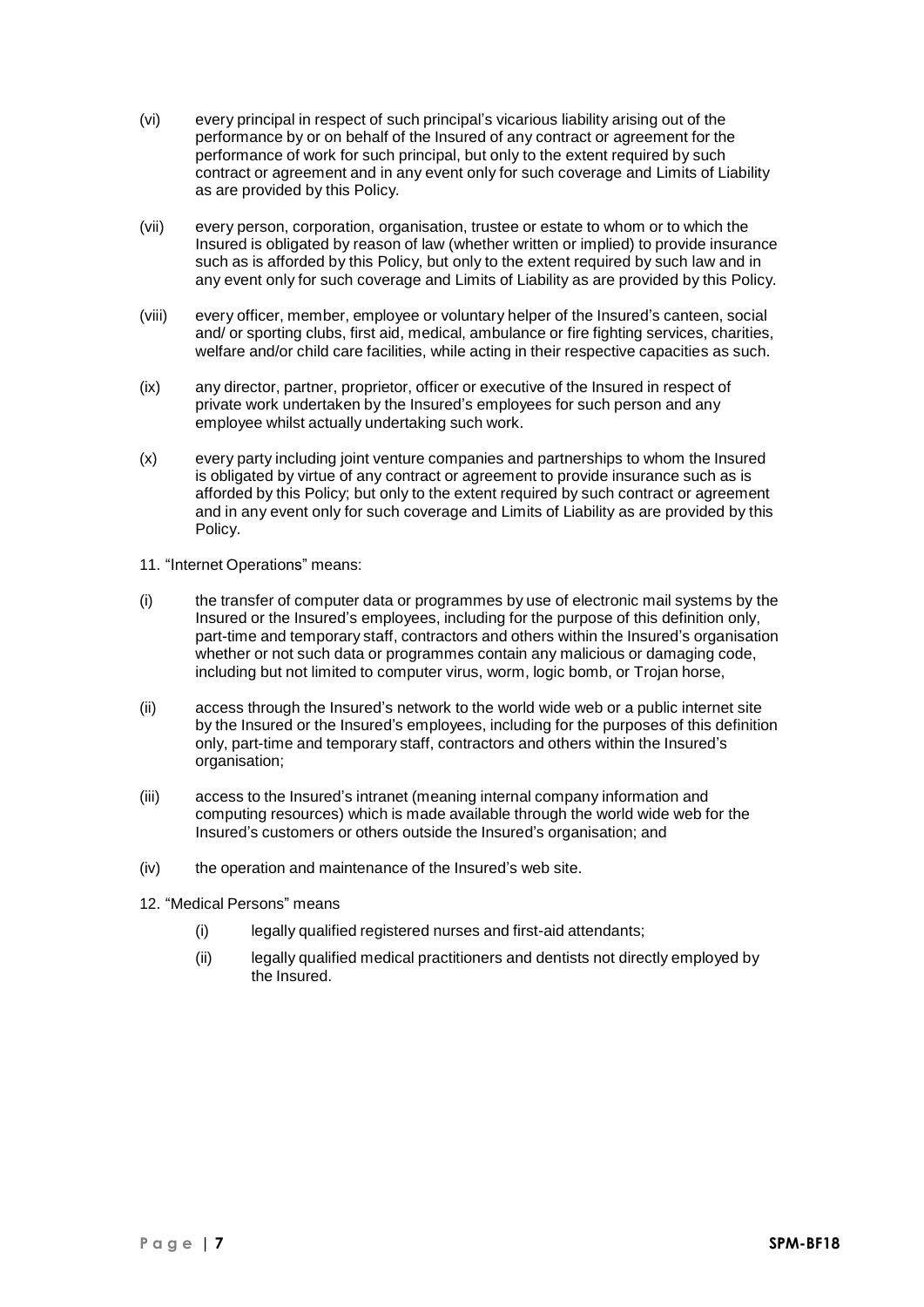- 13. "North America" means:
- (i) the United States of America and the Dominion of Canada,
- (ii) any state, territory or protectorate incorporated in, or administered by, the United States of America or the Dominion of Canada; and
- (iii) any country or territory subject to the laws of the United States of America or the Dominion of Canada.

14. "Occurrence" means an event or events, including continuous or repeated exposure to substantially the same general conditions, which results in Personal Injury and/or Property Damage and/or Advertising Liability that is neither expected nor intended (except Assault & Battery as detailed in the definition 16(v) Personal Injury) from the standpoint of the Insured.

With respect to Personal Injury or Property Damage, all events of a series consequent upon or attributable to one source or original cause shall be deemed to be one Occurrence.

All Advertising Liability arising out of the same injurious material or act (regardless of frequency or repetition thereof, the number and type of media used or the number of claimants) shall be deemed to be one Occurrence.

15. "Period of Insurance" means the Period of Insurance specified in the Schedule and any extension thereof which may be agreed in writing between the Insured and the Insurer.

16. "Personal Injury" means:

- (i) bodily injury, death, sickness, disease, illness, disability, shock, fright, mental anguish and/or mental injury;
- (ii) false arrest, false imprisonment, wrongful detention, malicious prosecution or humiliation;
- (iii) wrongful entry or wrongful eviction or other invasion of privacy;
- (iv) defamation of character;
- (v) assault and battery not committed by or at the Insured's direction, unless committed for the purpose of preventing or eliminating danger to persons or property.

17. "Policy" means this document and any endorsement, specification, attachment or memoranda affixed (or intended to be affixed) to it, the Schedule and the Proposal.

18. "Pollutants" means any solid, liquid, gaseous or thermal irritant or contaminant including smoke, vapours, soot, fumes, acids, alkalis, chemicals and waste material. 'Waste material' includes materials that are intended to be recycled, reconditioned or reclaimed.

19. "The Products" means anything manufactured, constructed, erected, assembled, installed, grown, extracted, produced or processed, treated, altered, modified, repaired, serviced, bottled, labelled, handled, sold, supplied, re-supplied or distributed, imported or exported, by or on behalf the Insured (including the Insured's predecessors in the Business), including any packaging or containers (other than a Vehicle) thereof, including the design, formula or specification, directions, markings, instructions, advice or warnings given or omitted to be given in connection with such products and anything which, by law or otherwise, the Insured is deemed to have manufactured in the course of the Business including discontinued products.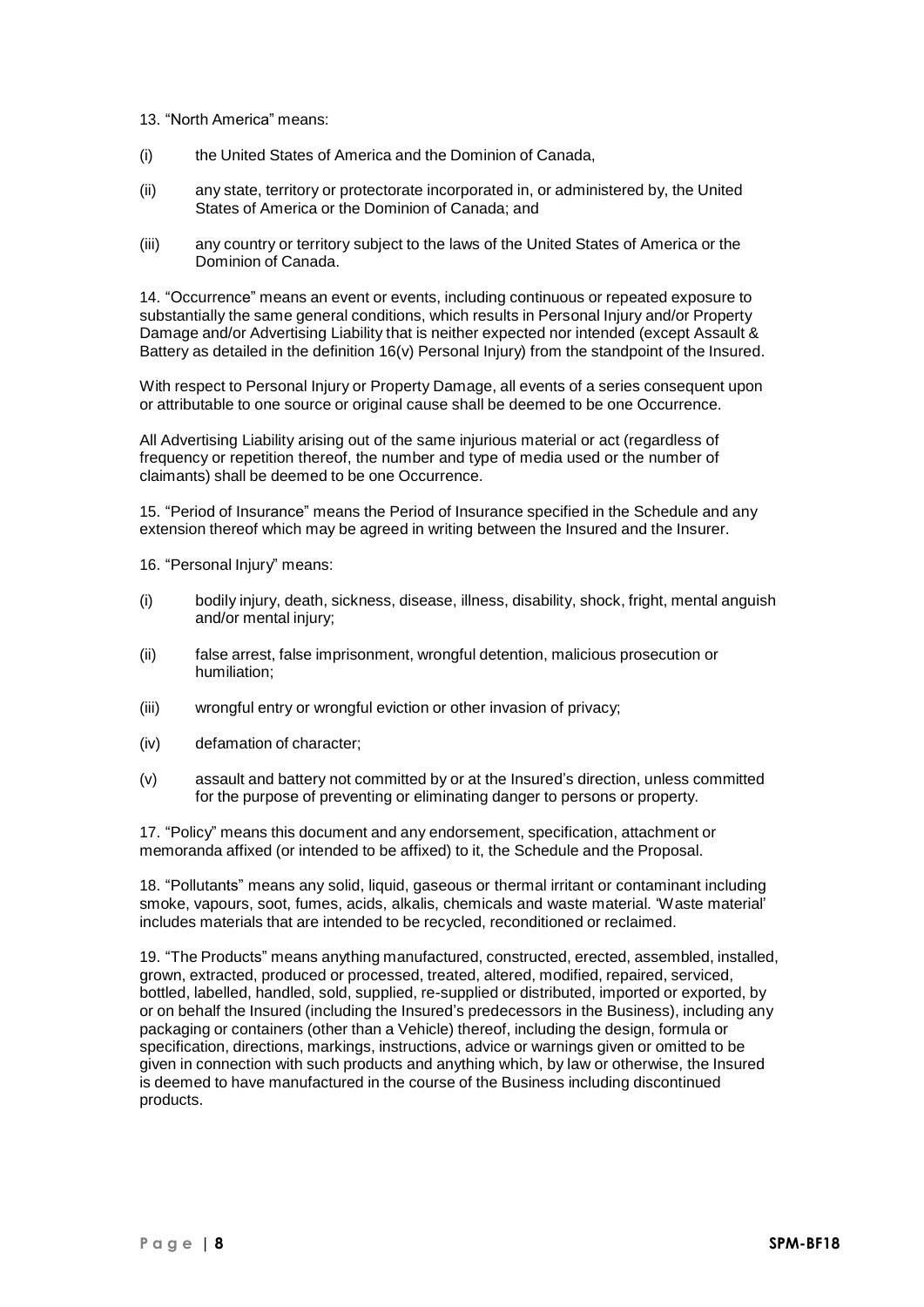Provided always that for the purpose of this insurance the term "Products" shall be deemed not to include:

- (i) food and beverages supplied by or on the Insured's behalf primarily to the Insured's employees as a staff benefit or,
- (ii) any vending machine or any other property rented to or located for use of others but not sold by the Insured;

and any claims made against the Insured in respect of Personal Injury and/or Property Damage arising out of any Occurrence in connection therewith shall be regarded as Public Liability claims.

20. "Products Liability" means the Insured's legal liability for Personal Injury and/or Property Damage caused by or arising out of any Products or the reliance upon a representation or warranty made at any time with respect to such products; but only where such Personal Injury and/or Property Damage occurs away from premises owned or leased by or rented to the Insured and after physical possession of such products has been relinquished to others.

21. "Property Damage" means:

- (i) physical loss, destruction of or damage to tangible property, including the loss of use resulting therefrom, and/or
- (ii) loss of use of tangible property that has not been physically damaged, physically lost or physically destroyed provided such loss of use is caused by physical damage to, physical loss of or physical destruction of other tangible property provided that such loss of use is caused by or arises out of an Occurrence.

22. "Proposal" means the application form or any other type of submission completed by or on behalf of the Insured in which the Insured or the Insured's representative has provided the information upon which the Insurer relied to enter into this Policy.

23. "Public Liability" means the Insured's legal liability for Personal Injury or Property Damage happening during the Period of Insurance within the Territorial Limits as a result of an Occurrence happening in connection with the Business other than Products Liability.

24. "Schedule" means the most current Schedule issued by the Insurer in connection with this Policy. The Policy details are set out in the Schedule and must be read in conjunction with the Policy wording. If there is any conflict between the wording on the Schedule and that which appears in the Policy wording then it is the wording on the Schedule which will prevail.

25. "Territorial Limits" means:

- (i) anywhere in the Commonwealth of Australia and its external territories;
- (ii) elsewhere in the World other than North America, but excluding any claims or actions instituted within any country, state or territory where the law requires that such liability only be insured or secured with an insurer or organisation licensed or authorised in that country, state or territory.
- (iii) overseas business visits by any of the Insured's directors, partners, officers, executives or employees but not where they perform manual work in North America.

In respect of the Products the indemnity granted in relation to such Products shall not apply to claims in respect of Personal Injury and/or Property Damage and/or Advertising Liability happening in North America where such Products have been exported to North America with the Insured's knowledge.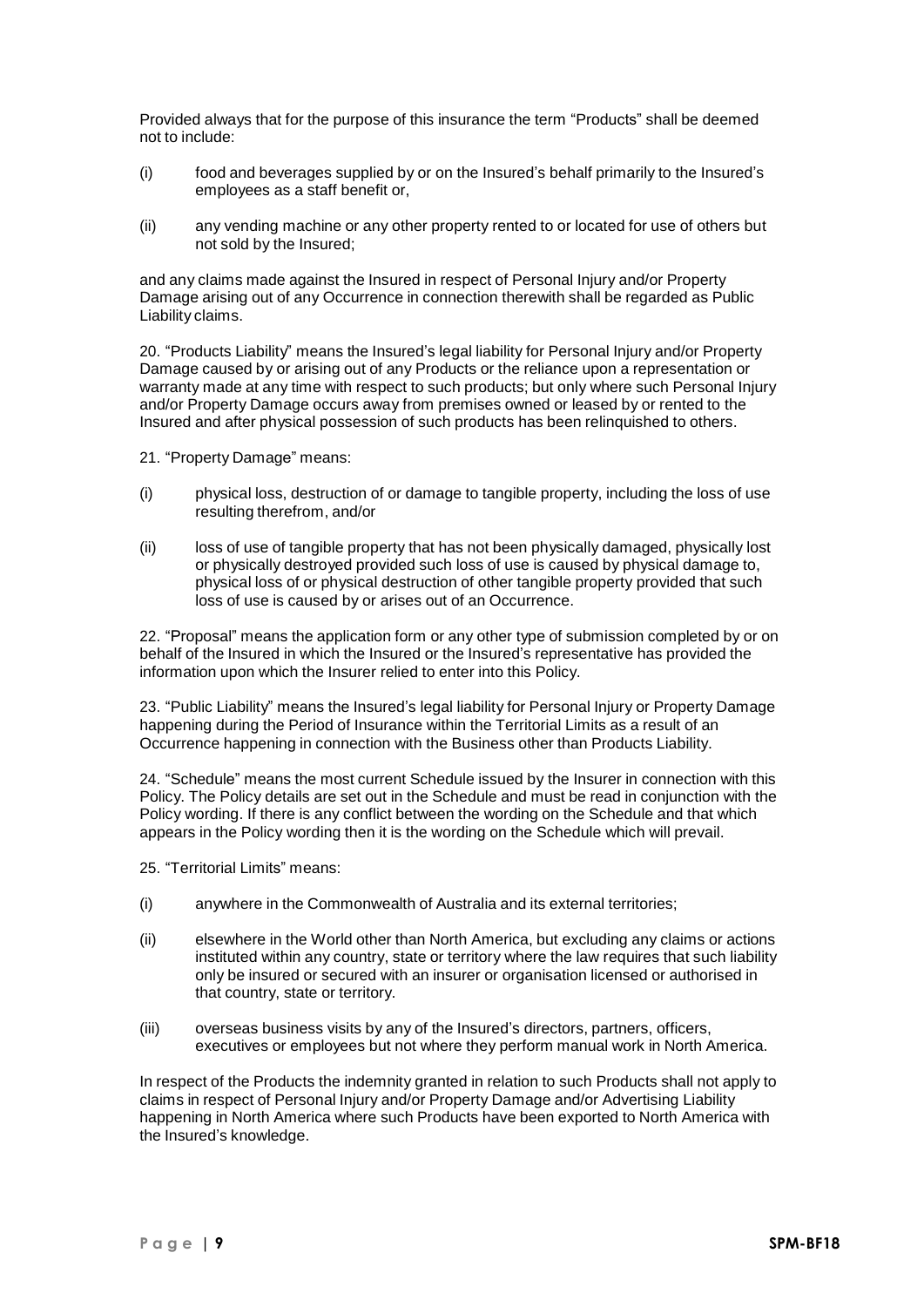26. "Terrorism" means an Act of Terrorism including any act, or preparation in respect of action, or threat of action designed to influence the government de jure or de facto of any nation or any political division thereof, or in pursuit of political, religious, ideological, ethnic or similar purposes to intimidate the public or a section of the public of any nation by any person or group(s) of persons whether acting alone or on behalf of or in connection with any organisation(s) or government(s) de jure or de facto, and which:

- (i) involves violence against one or more persons, or
- (ii) involves danger to property; or
- (iii) endangers life other than that of the person committing the action; or
- (iv) creates a risk to health or safety of the public or a section of the public; or
- (v) is designed to interfere with or to disrupt an electronic system.

27. "Tool of trade" means a Vehicle that has tools, implements, machinery or plant forming part of or attached to or towed by the Vehicle and is being used by the Insured at their premises or on any Worksite. Tool of Trade does not include any Vehicle whilst travelling to or from a Worksite or Vehicles that are used to carry goods to or from any premises.

28. "Vehicle" means any type of machine on wheels or on self-laid tracks made or intended to be propelled by other than manual or animal power, and any trailer or other attachment to be utilised in conjunction with or drawn by any such machine.

29. "Watercraft" means any vessel, craft or thing made or intended to float on or in or travel on or through water, other than a Hovercraft.

30. "The Insurer" means the Insurer or Insurers shown in the Schedule.

31. "Worksite" means any premises or site where any work is performed for and/or in connection with the Business.

# **Policy Exclusions**

This Policy does not cover any liability;

1. Aircraft, Hovercraft

for Personal Injury and/or Property Damage arising from the ownership, maintenance, operation or use by the Insured of any Aircraft or Hovercraft.

### 2. Aircraft Products

for Personal Injury and/or Property Damage arising out of any Products which, with the Insured's knowledge, is intended for incorporation into the structure, machinery or controls of any Aircraft.

#### 3. Asbestos

for Personal Injury and/or Property Damage (including loss of use of property) directly or indirectly caused by or arising from exposure to asbestos or materials containing asbestos.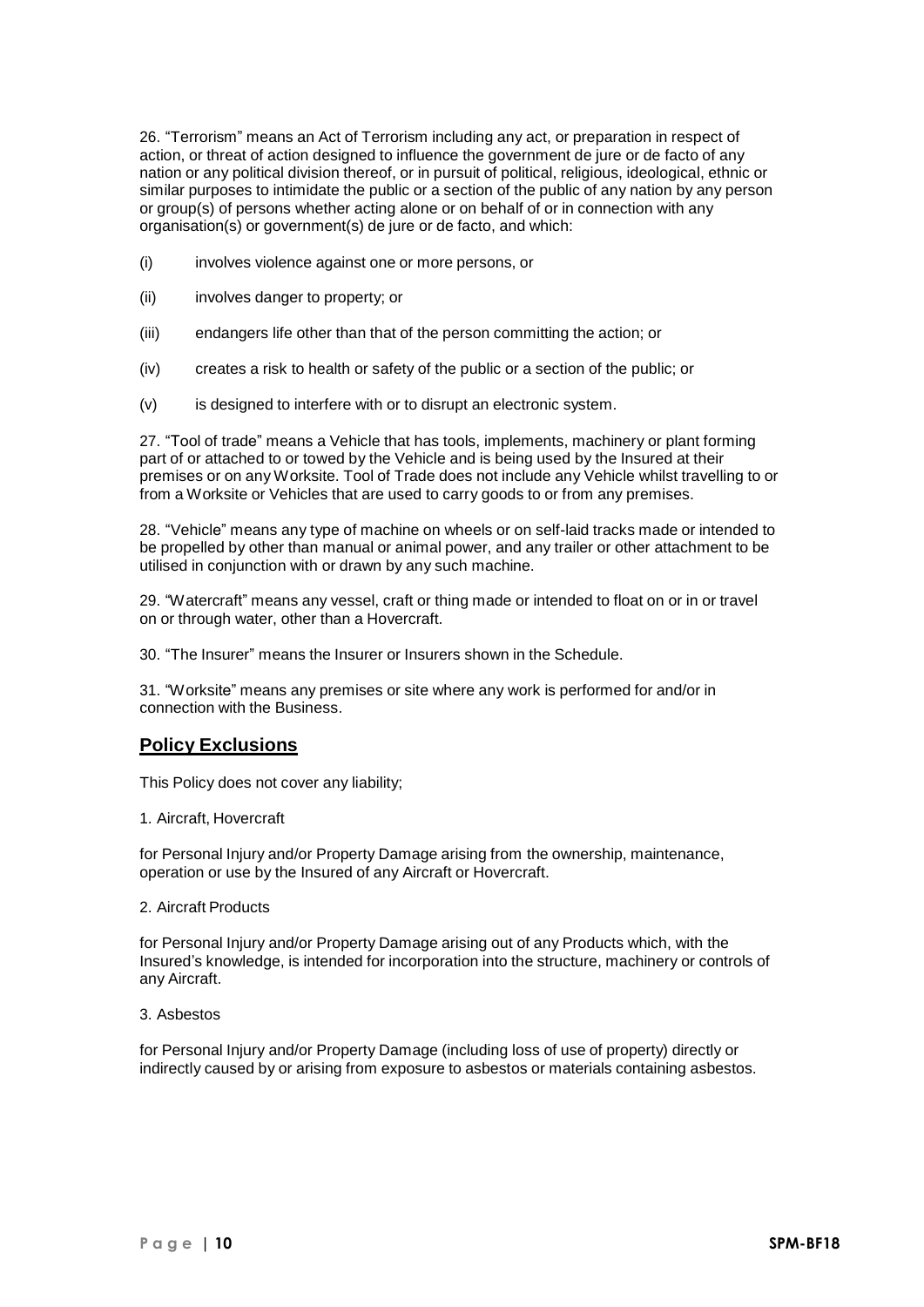### 4. Breach of Professional Duty

arising out of any breach of duty owed in a professional capacity by the Insured and/or any person(s) for whose breaches the Insured may be held legally liable, but this exclusion shall not apply to claims:

- (i) arising out of advice which is given by the Insured for no fee or,
- (ii) arising out of advice given in respect of the use or storage of the Products or,
- (iii) arising out of the rendering of or failure to render professional medical advice by Medical Persons engaged by the Insured to provide first aid and other medical services on the Insured's premises provided that the Business is not involved in the provision of medical services, and,

which result in Personal Injury or Property Damage.

5. Contractual Liability

which has been assumed by the Insured under any contract or agreement that requires the Insured to:

- (i) effect insurance over property, either real or personal.
- (ii) assume liability for, Personal Injury or Property Damage regardless of fault; provided that this exclusion shall not apply with regard to:
- a. liabilities which would have been implied by law in the absence of such contract or agreement; or
- b. liabilities assumed under Incidental Contracts; or
- c. terms regarding merchantability, quality, fitness or care of the Products which are implied by law or statute; or
- d, liabilities assumed under the contracts specifically designated in the Schedule or in any endorsement(s) to this Policy.
- 6. Damage to the Products

for Property Damage to the Products where such damage is directly caused by a fault or defect in such Products.

# 7. Defamation

for defamation:

- (i) resulting from statements made prior to the commencement of the Period of Insurance.
- (ii) resulting from statements made at the Insured's direction with knowledge that such statements are false.
- (iii) related to advertising, broadcasting, publishing or telecasting actives conducted by or on behalf of the Insured if the Insured's principal occupation is advertising, broadcasting, publishing or telecasting.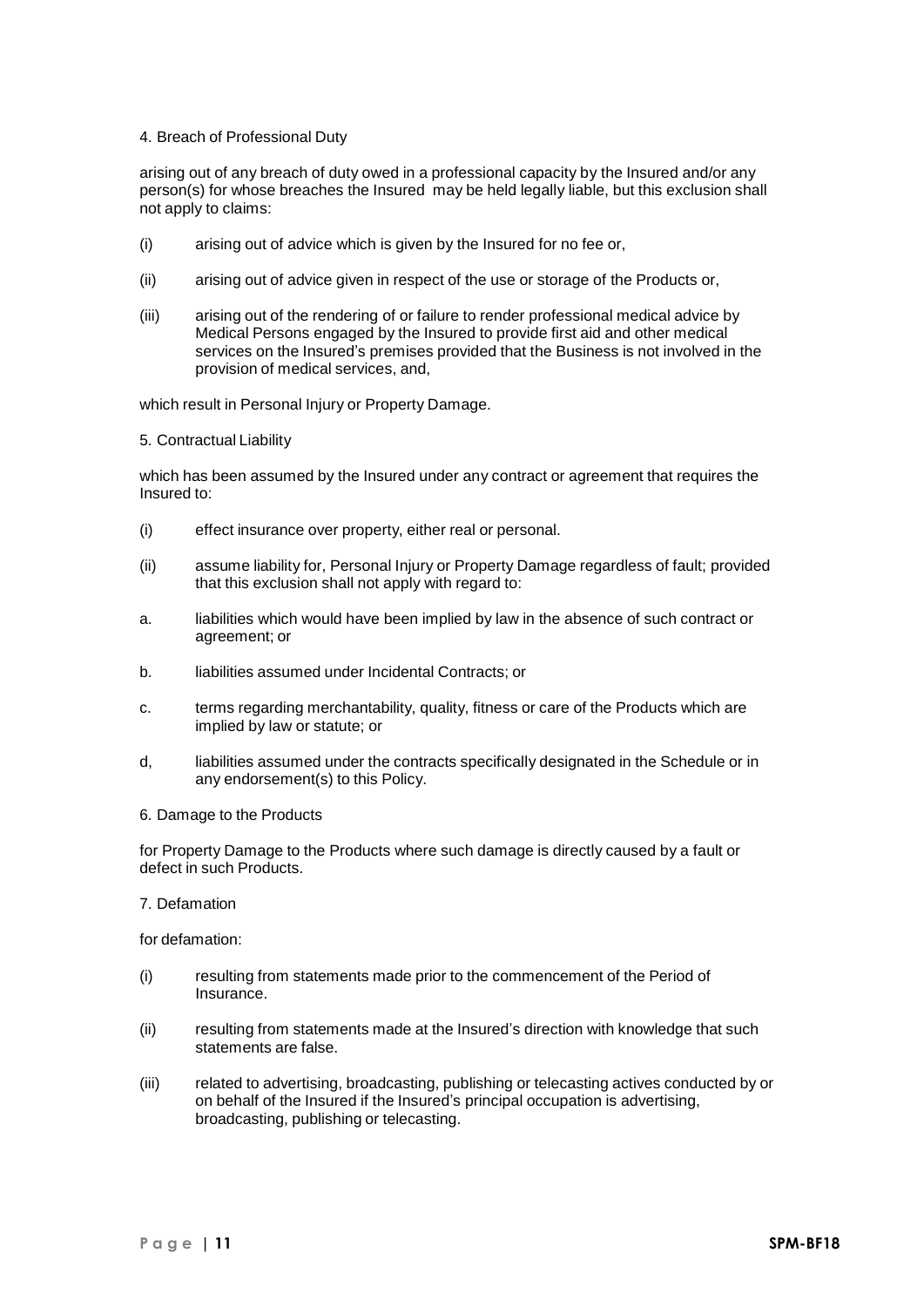### 8. Employers Liability

(i) for Personal Injury to any Worker in respect of which the Insured is or would be entitled to indemnity under any policy of insurance, fund, scheme or self insurance pursuant to or required by any legislation relating to Workers' Compensation or Accident Compensation whether or not such policy, fund, scheme or self insurance has been effected.

Provided that this Policy will respond to the extent that the Insured's liability would not be covered under any such policy, fund, scheme or self insurance arrangement had the Insured complied with its obligations pursuant to such law.

(ii) imposed by:

the provisions of any industrial award or agreement or determination or any contract of employment or workplace agreement where such liability would not have been imposed in the absence of such industrial award or agreement or determination or contract of employment or workplace agreement or any law relating to Employment Practices.

For the purpose of this exclusion

the term 'Worker' means any person deemed to be employed by the Insured pursuant to any Workers' Compensation Law. Voluntary workers and work experience students shall not be deemed to be the Insured's Workers.

9. FaultyWorkmanship

for the cost or expenses of performing, completing, correcting or improving any work or service undertaken by or on behalf of the Insured.

10. Fines, Penalties, Punitive, Exemplary or Aggravated Damages

for any fines, penalties, punitive, exemplary or aggravated damages and any additional damages resulting from the multiplication of compensatory damages.

11. Information Technology Hazards, Computer data, Program and Storage Media

arising out of ;

- (i) the Insured's internet operations. This exclusion shall not apply to Personal Injury and/or Property Damage and/or Advertising Liability otherwise covered by this policy which would have arisen irrespective of the Insured's internet operations.
- (ii) Property Damage to computer data or programs and their storage media arising out of or caused by, through or in connection with:
- (a) the use of any computer hardware or software
- (b) the provision of computer or telecommunication services by or on behalf of the Insured
- (c) the use of computer hardware or software belonging to any third party, whether authorised or unauthorised including damage caused by any computer virus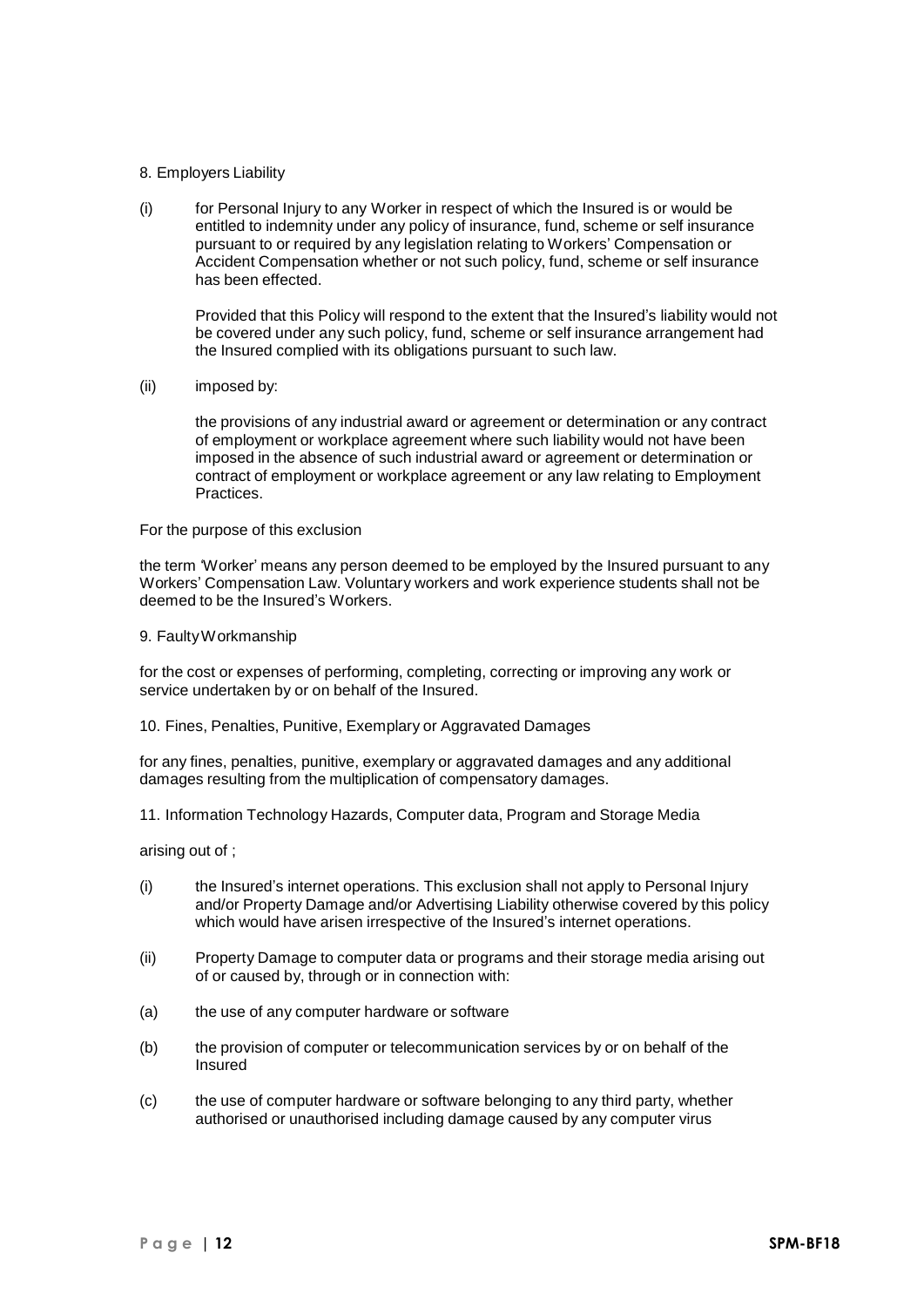But this exclusion does not apply to:

Personal Injury or Property Damage arising out of any material which is already in print by the manufacturer in support of its product, including but not limited to product use and safety instructions or warnings, and which is also reproduced on its site, or liability which arises irrespective of the involvement of the Insured's internet operations.

Nothing in this exclusion will be construed to extend coverage under this Policy to any liability which would not have been covered in the absence of this exclusion

#### 12. Liquidated Damages

arising out of liquidated damages clauses, penalty clauses or performance warranties except to the extent that such liability would have attached and be otherwise covered by this policy in the absence of such clauses or warranties.

#### 13. Loss of Use

for loss of use of tangible property, which has not been physically lost, destroyed or damaged, arising out of:

- (i) a delay in or lack of performance by or on behalf of the Insured of any contract or agreement; or
- (ii) failure of the Products or work performed by or on behalf of the Insured to meet the level of performance, quality, fitness or durability expressly or impliedly warranted or represented by the Insured; but this exclusion shall not apply to the Insured's liability for loss of use of other tangible property resulting from sudden and accidental physical loss, destruction of or damage to the Products or work performed by or on behalf of the Insured, as a result of an Occurrence and after such products or work have been put to use by any person or organisation other than the Insured.
- 14. Microorganism

for any Personal Injury, Property Damage, claim, cost, expense or other sum directly or indirectly arising out of or relating to mould, mildew, fungus, spores or other microorganism of any type, nature or description, including but not limited to any substance whose presence poses an actual or potential threat to human health.

This Exclusion applies regardless whether there is:

- (i) any Property Damage;
- (ii) any insured peril or cause, whether or not contributing concurrently or in any sequence;
- (iii) any loss of use, occupancy or functionality; or
- (iv) any action required, including but not limited to repair, replacement, removal, cleanup, abatement, disposal, relocation or steps taken to address medical or legal concerns.

This Exclusion replaces and supersedes any provision in the Policy that provides insurance, in whole or in part for these matters other than Personal Injury or Property Damage arising from mould, mildew, fungus, spores or other microorganism of any type, nature or description that are on, or are contained in products intended for ingestion by humans or animals and that are covered by this Policy.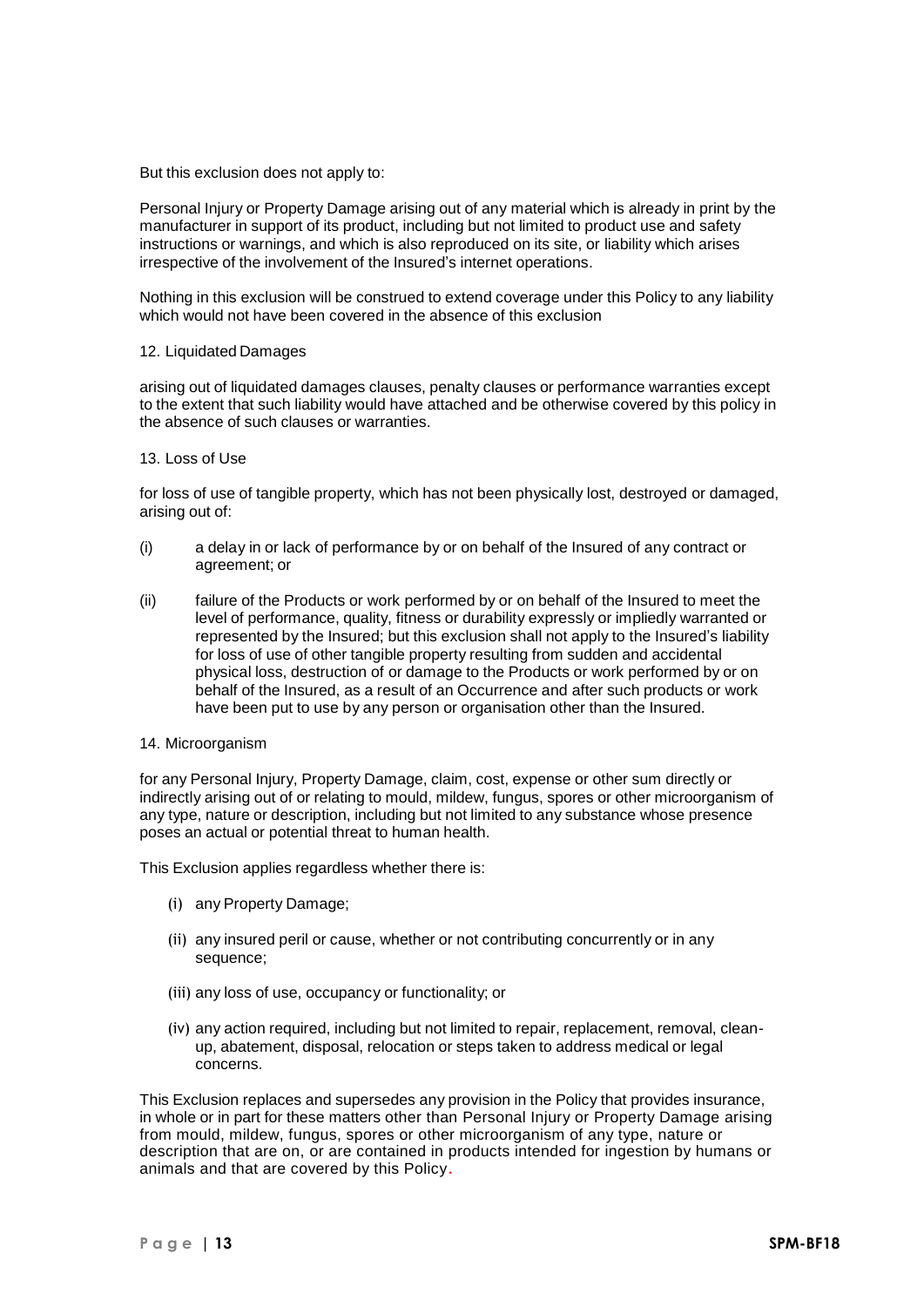### 15. Pollution

- (i) for Personal Injury and/or Property Damage directly or indirectly arising out of the discharge, dispersal, release or escape of Pollutants into or upon land, the atmosphere or any water course or body of water.
- (ii) for the cost of testing and monitoring for, removing, nullifying, or cleaning up of Pollutants.

Provided that, with respect to any such liability which may be incurred anywhere other than North America, exclusions 15(i) & 15(ii) shall not apply where such discharge, dispersal, release or escape is caused by a sudden, identifiable, unintended and unexpected event from the standpoint of the Insured which takes place in its entirety at a specific time and place.

(iii) for the actual, alleged or threatened discharge, dispersal, release or escape of Pollutants caused by any of the Products that have been discarded, dumped, abandoned or thrown away by others.

#### 16. Product Guarantee

for any Products warranty or guarantee given by or on behalf of the Insured, but this exclusion shall not apply to the requirements of any Federal or State legislation as to product safety and information.

#### 17. Product Recall

for damages, costs or expenses arising out of the withdrawal, recall, inspection, repair, reconditioning, modification, reinstallation, replacement or loss of use of any Products where such Products are withdrawn or recalled from the market or from use by any person or organisation because of any known, alleged or suspected defect or deficiency in such Products.

- 18. Property in Physical or Legal Control
- (i) for Property Damage to property owned by the Insured or,
- (ii) for Property Damage to property in the Insured's physical or legal care, custody or control but this exclusion shall not apply with regard to:
- a. the personal property, tools and effects of any of the Insured's directors, partners, proprietors, officers, executives or employees, or the clothing and personal effects of any of the Insured's visitors.
- b. premises or part(s) of premises (including their contents) leased or rented to, or temporarily occupied by, the Insured for the purpose of the Business, but no cover is provided by this Policy if the Insured has assumed the responsibility to insure such premises.
- c. any other property temporarily in the Insured's possession for the purpose of being worked upon; but no indemnity is granted for damage to that part of any property upon which the Insured is or has been working if the damage arises out of such work.
- d. any Vehicle (including its contents, spare parts and accessories while they are in or on such Vehicle) not belonging to or used by the Insured, whilst any such Vehicle is in a car park owned or operated by the Insured; provided that the Insured does not operate the car park for reward as part of the business.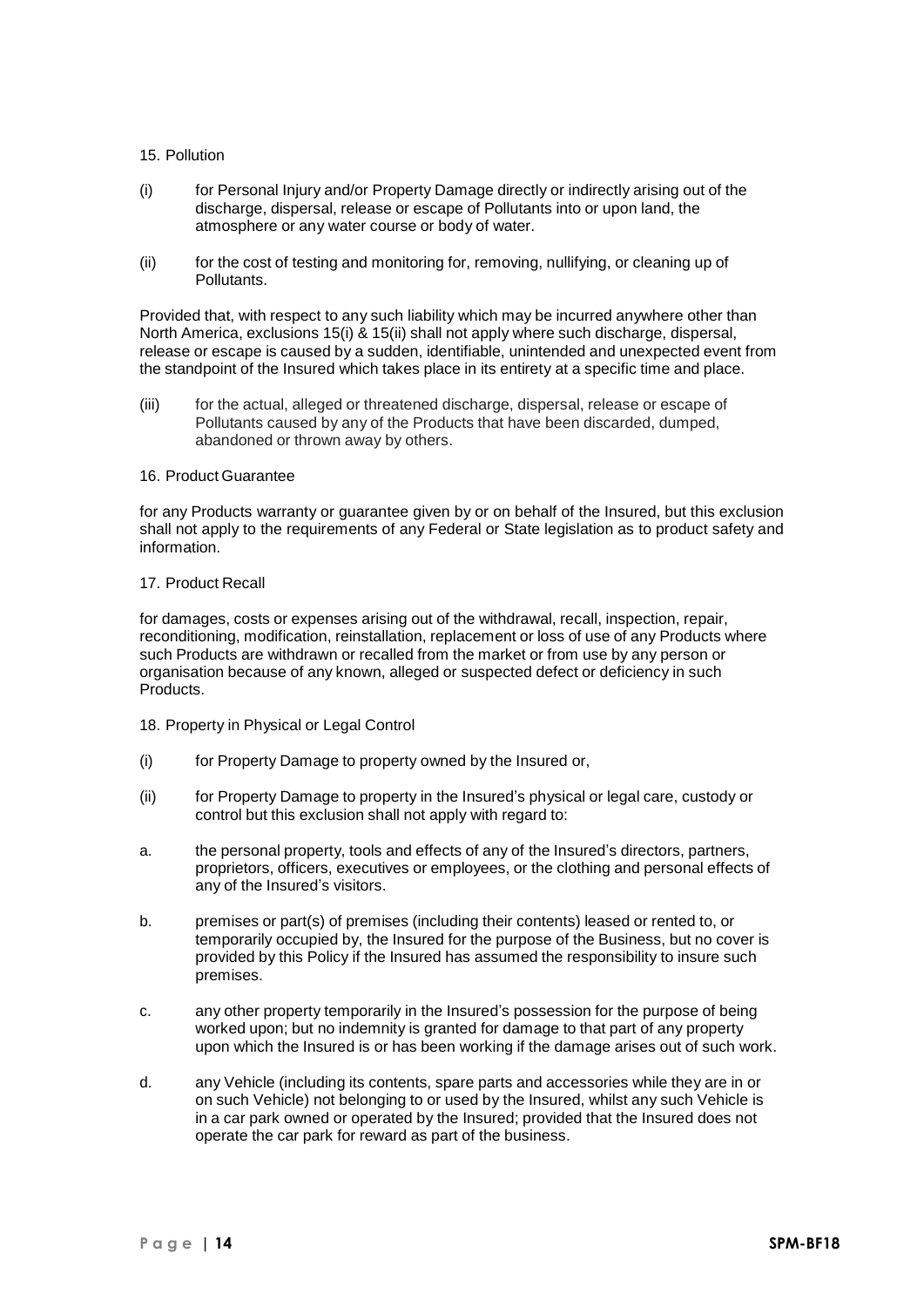e. any other property (except property owned by the Insured) whilst in the Insured's physical or legal care, custody or control where the Insured has accepted or assumed legal liability for such property. Provided that the Insurer's liability under this clause shall not exceed \$100,000, or any other sublimit as shown in the Schedule, in respect of any one claim or series of claims arising out of any one Occurrence and in the aggregate any one Period of Insurance.

### 19. Radioactivity

for radioactivity or the use, existence or escape of any nuclear fuel, nuclear material, or nuclear waste or action of nuclear fission or fusion. Provided that this exclusion shall not apply to liability arising from radio-isotopes, radium or radium compounds when used away from the place where such are made or produced and when used exclusively incidental to ordinary industrial, educational, medical or research pursuits.

### 20. Smoking

for any Personal Injury directly or indirectly arising out of or in any way connected with, the inhalation or ingestion of or exposure to tobacco or tobacco smoke or any ingredient or additive present in any articles, items or goods which contain or include tobacco.

#### 21. Terrorism

for loss, damage, liability, cost or expense of any nature directly or indirectly caused by, resulting from or in connection with any Act of Terrorism, regardless of any other cause or event contributing concurrently or in any other sequence to the loss. Provided that, this exclusion also excludes loss, damage, liability, cost or expense of any nature directly or indirectly caused by, resulting from or in connection with any action taken in controlling, preventing, suppressing or in any way relating to any Act of Terrorism.

#### 22. TSE

for any claim or claims in respect of loss or losses directly or indirectly arising out of, resulting from, or in consequence of, or in any way involving any actual or probable causal elements (e.g. prions) and any connected, possible illness in the area of transmissible spongiform encephalopathy (TSE) such as, for example, bovine spongiform encephalopathy (BSE) or new variant Creutzfeldt-Jakob disease (vCJD).

#### 23. Vehicles

for Personal Injury or Property Damage arising out of the ownership, possession or use by the Insured of any Vehicle:

- (i) which is registered or which is required under any legislation to be registered, or
- (ii) in respect of which compulsory liability insurance or statutory indemnity is required by virtue of legislation (whether or not that insurance is effected);

but Exclusions 23(i) and 23(ii) shall not apply to:

### Personal Injury where:

- (iii) that compulsory liability insurance or statutory indemnity does not provide indemnity, and
- (iv) the reason or reasons why that compulsory liability or statutory indemnity does not provide indemnity do not involve a breach by the Insured of legislation relating to Vehicles.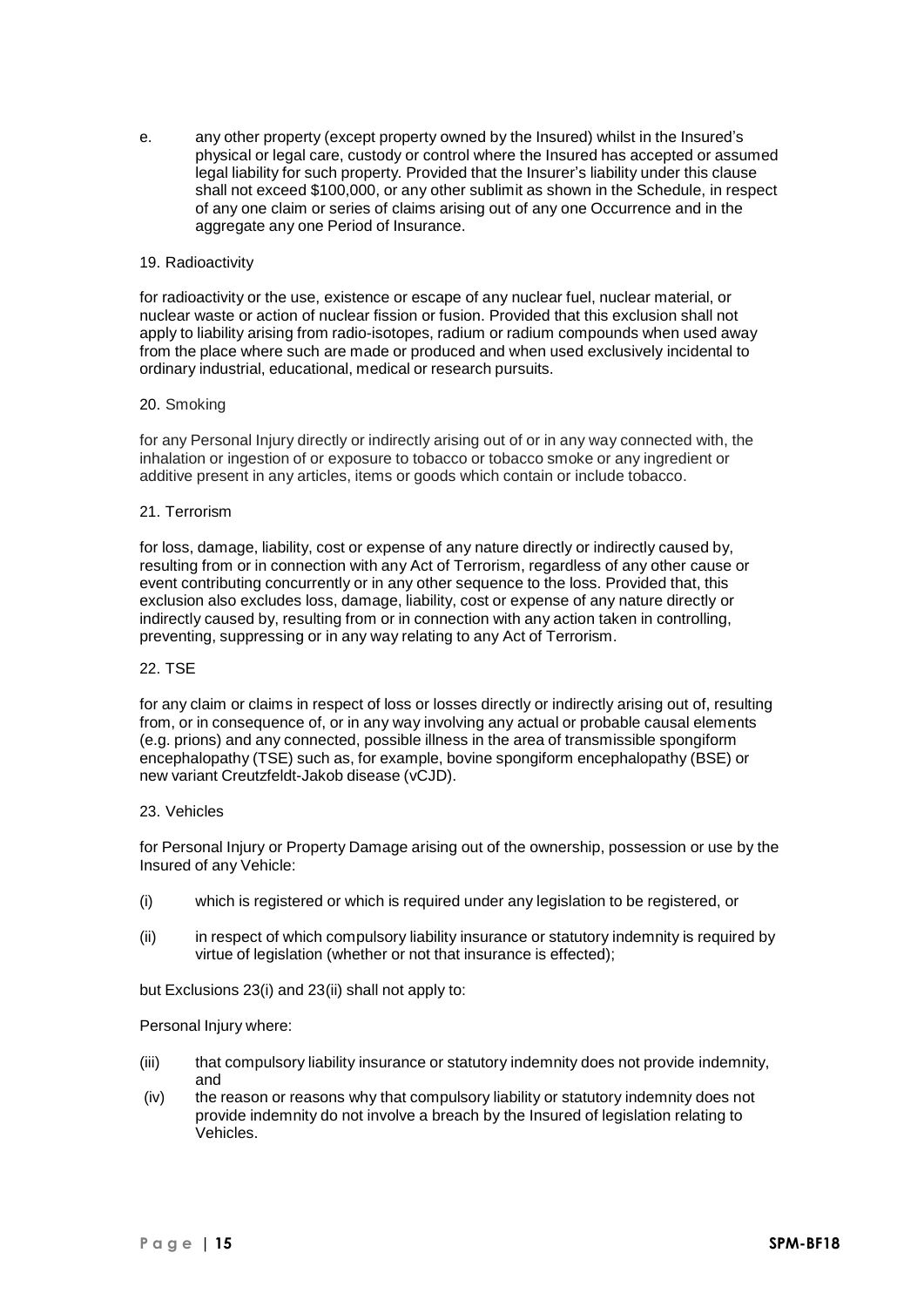- (v) any Vehicle (including any tool or plant forming part of or attached to or used in connection with such Vehicle) whilst being operated or used by or on behalf of the Insured as a Tool of Trade at the Insured's premises or on any Worksite.
- (vi) the delivery or collection of goods to or from any Vehicle.
- (vii) the loading or unloading of goods to or from any Vehicle.
- (viii) any Vehicle temporarily in the Insured's custody or control for the purpose of parking.
- 24. Welding and allied processes

arising out of the Insured's or other persons working on behalf of the Insured not having strictly complied with the relevant Australian Standard as set out in the Standard or as amended when involved in welding, thermal or oxygen cutting or heating or other related heat producing or spark producing operations.

#### 25. War

for war, invasion, acts of foreign enemies, hostilities or warlike operations (whether war be declared or not), civil war, rebellion, revolution, insurrection, civil commotion assuming the proportions of or amounting to an uprising, military or usurped power, or confiscation or nationalisation or requisition or destruction of or damage to property by or under order of any government or public or local authority.

#### 26. Watercraft

for Personal Injury and/or Property Damage arising from the ownership, operation or use by the Insured of any Watercraft exceeding eight (8) metres in length, whilst such Watercraft is afloat. Provided that this exclusion shall not apply with regard to claims arising out of Watercraft owned by others and used by the Insured for business entertainment.

### 27. Sanction Laws

Any liability where the provision of indemnity under the Policy violates any applicable trade or economic sanctions, laws or regulations of the United Nations, European Union, United Kingdom, United States of America, Australia or any other applicable international or national trade or economic sanctions, laws or regulations.

# **Claims Procedures**

### 1. Goods and services tax

The Insured must inform the Insurer of the extent to which they are entitled to an input tax credit for the premium each time that a claim is made under this Policy. No payment will be made to the Insured for any GST liability that arises on the settlement of a claim under this Policy when the Insurer has not been informed of the Insured's entitlement or correct entitlement to an input tax credit.

Notwithstanding anything contained in this Policy (including the Schedule and any endorsements attached hereto) to the contrary, the Insurer's liability will be calculated after taking into account:

- (i) any input tax credit to which the Insured, or any claimant against the Insured, is entitled for any acquisition relevant to a claim paid under this Policy; and
- (ii) any input tax credit to which the Insured, or any claimant against the Insured, would have been entitled were the Insured or the claimant to have made a relevant acquisition; and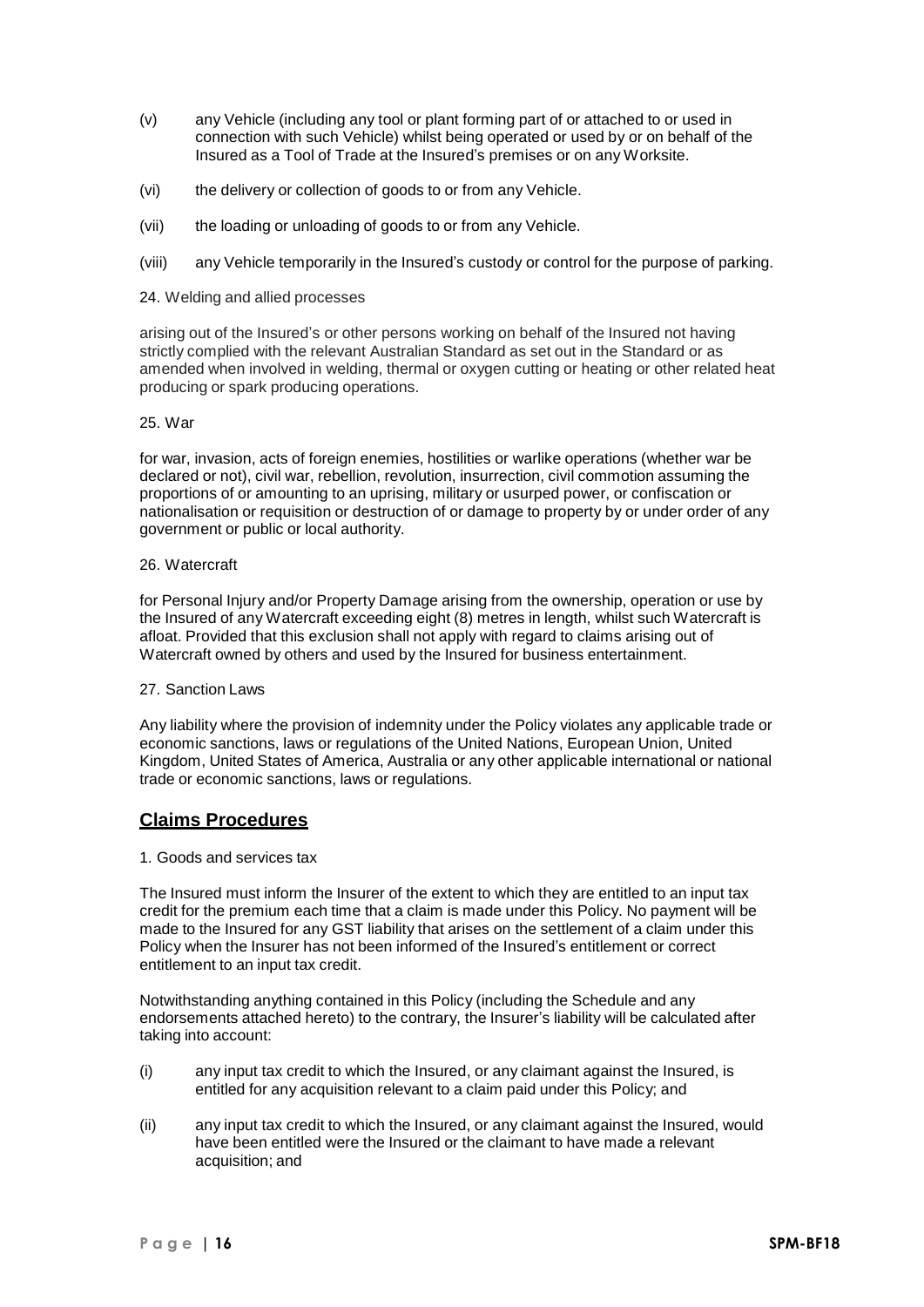(iii) the GST exclusive amount of any supply made by the Insured which is relevant to the Insured's claim.

If the applicable Limit of Liability is not sufficient to cover the claim, the Insurer will only pay GST (less any relevant input tax credit) that relates to the Insurer's proportion of the claim.

the terms 'GST', 'input tax credit', 'acquisition' and 'supply' have the meanings ascribed to them in the A New Tax System (Goods and Services Tax) Act 1999.

Nothing herein contained shall be held to vary, alter, waive or extend any of the terms, Claims Conditions, General Conditions, Exclusions or Definitions of this Policy other than as stated above.

2. Notification of occurrence, claim or suit

The Insured shall give:

- (i) written notice to the Insurer, as soon as reasonably practicable, of any claim made against the Insured or any Occurrence that may give rise to a claim being made against the Insured and which is covered by this Policy.
- (ii) all such additional information that the Insurer may reasonably require and every demand, writ, summons, proceedings, impending prosecution or inquest and all documents relating to the claim or Occurrence shall be forwarded to the Insurer as soon as practicable after they are received by the Insured.
- 3. The Insurers rights regarding claims

Following the happening of any Occurrence in respect of which a claim is, or may be, made under this Policy, the Insurer shall have full discretion in the conduct of any proceedings in connection with any claim. The Insured shall give such information and assistance that the Insurer may reasonably require in the prosecution, defence or settlement of any claim.

The Insurer may at any time pay to the Insured, in respect of all claims against the Insured arising directly or indirectly from one source or original cause:

The amount of the Limit of Liability or such other amount specified in respect thereof (after deduction of any sum(s) already paid by the Insured, which sum(s) would reduce the amount of the Insurers unfulfilled liability in respect thereof); or any lesser sum for which the claim(s) can be settled.

Upon making such payment, the Insurer shall relinquish conduct and control of, and be under no further liability under this Policy in connection with, such claim(s) except for Supplementary Payments:

- (i) recoverable from the Insured in respect of the period prior to the date of such payment (whether or not pursuant to an order made subsequently); or
- (ii) incurred by the Insurer, or by the Insured with the Insurer's written consent, prior to the date of such payment.
- 4. the Insured's duties in the event of an Occurrence, claim or suit

The Insured shall not, without the written consent of the Insurer, make any admission, offer, promise or payment in connection with any Occurrence or claim.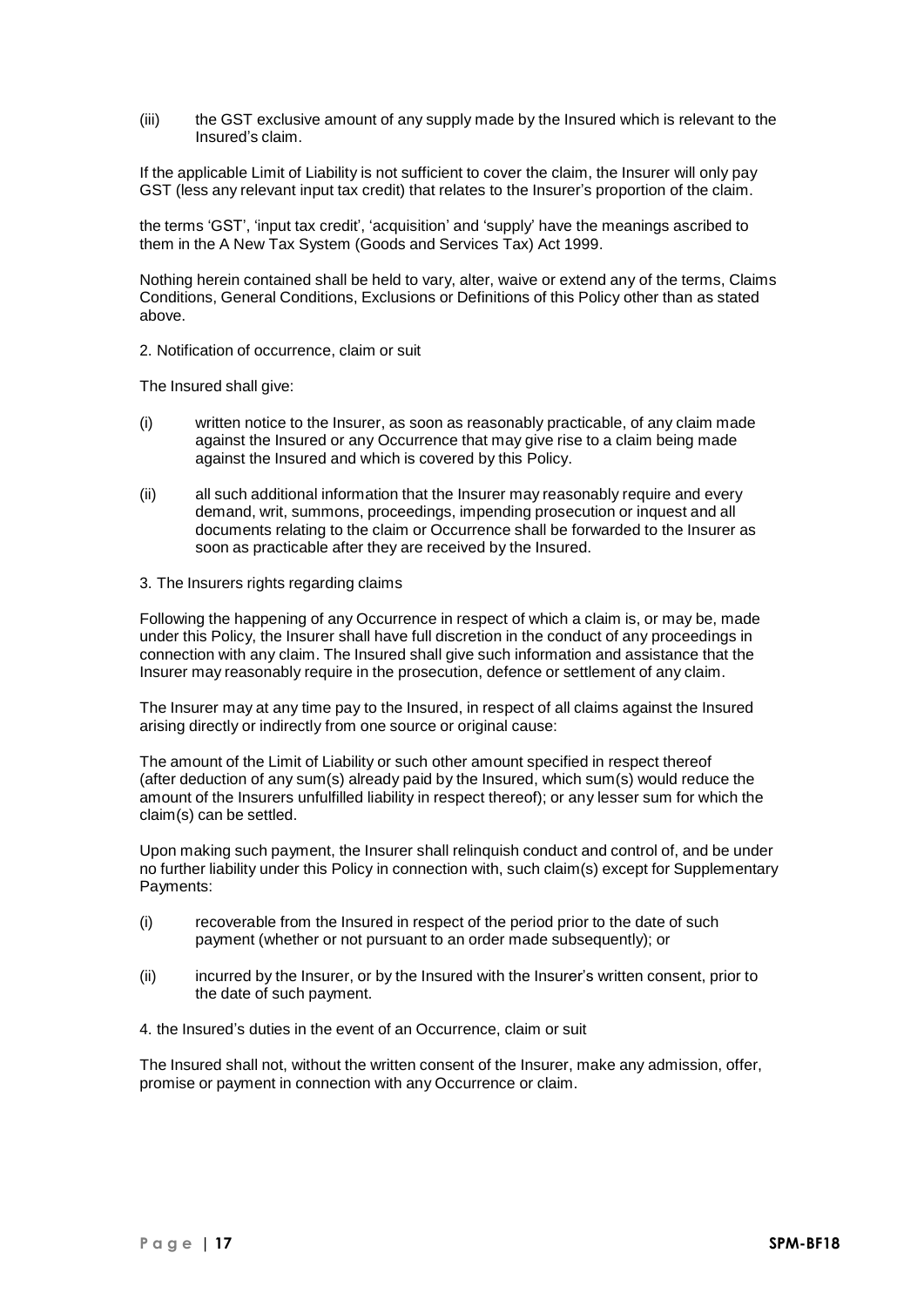The Insured shall use the best endeavours to preserve all property, products, appliances, plant, and all other things which may assist in the investigation or defence of a claim or suit or in the exercise of rights of subrogation and, so far as may be reasonably practicable, no alteration or repair shall be effected without the Insurer's consent until the Insurer has had an opportunity of inspection.

The Insured shall, when so requested, provide the Insurer with details of any other insurances current at the time of any Occurrence, and/or Personal Injury and/or Property Damage and/or Advertising Liability and covering any of the liability insured by this Policy.

# **Policy Conditions**

1. Adjustment of premium

If the first premium or any renewal premium for this Policy or any part thereof shall have been calculated on estimates provided by the Insured, the Insured shall keep an accurate record containing all particulars relative thereto and shall at all reasonable times allow the Insurer to inspect such record.

The Insured shall, where requested by the Insurer after the expiry of each Period of Insurance, provide to the Insurer such particulars and information as may be required as soon as reasonably practicable. The premium for such Period shall thereupon be adjusted and any difference paid by or allowed to the Insured, as the case may be, subject to retention by the Insurer of any minimum retained premium that may have been agreed upon at inception or the last renewal date of this Policy.

# 2. Alteration of risk

Every change which substantially varies any of the material facts or circumstances existing at the commencement of each Period of Insurance, that shall come to the knowledge of the Insured's officer responsible for insurance matters, shall be notified to the Insurer as soon as reasonably practicable thereafter and the Insured shall (if so requested) pay such reasonable additional premium as the Insurer may require.

# 3. Bankruptcy or insolvency

In the event that the Insured should become bankrupt or insolvent, the Insurer shall not be relieved thereby of the payment of any claims hereunder because of such bankruptcy or insolvency.

In case of execution against the Insured of any final judgment covered by this Policy being returned 'unsatisfied' by reason of such bankruptcy or insolvency, then an action may be maintained by the injured party or their representative against the Insurer in the same manner, and to the same extent as the Insured but not in excess of the Limit of Liability

# 4. Breach of condition or warranty

he Insured's rights under this Policy shall not be prejudiced by any unintentional and/or inadvertent:

- (i) breach of a condition or warranty without the Insured's knowledge or consent, or
- (ii) error in the name or title of any person(s), corporation and/or other organisation which forms part of the definition of the Insured; or
- (iii) error in name or situation of property or
- (iv) failure to report any property and/or entity and/or insurable exposure in which the Insured has an interest.

Provided always that, upon discovery of any such fact or circumstances referred to above, the Insured's officer responsible for insurance matters shall give written notice thereof to the Insurer as soon as reasonably practicable thereafter and the Insured shall (if so requested) pay such reasonable additional premium that may be required.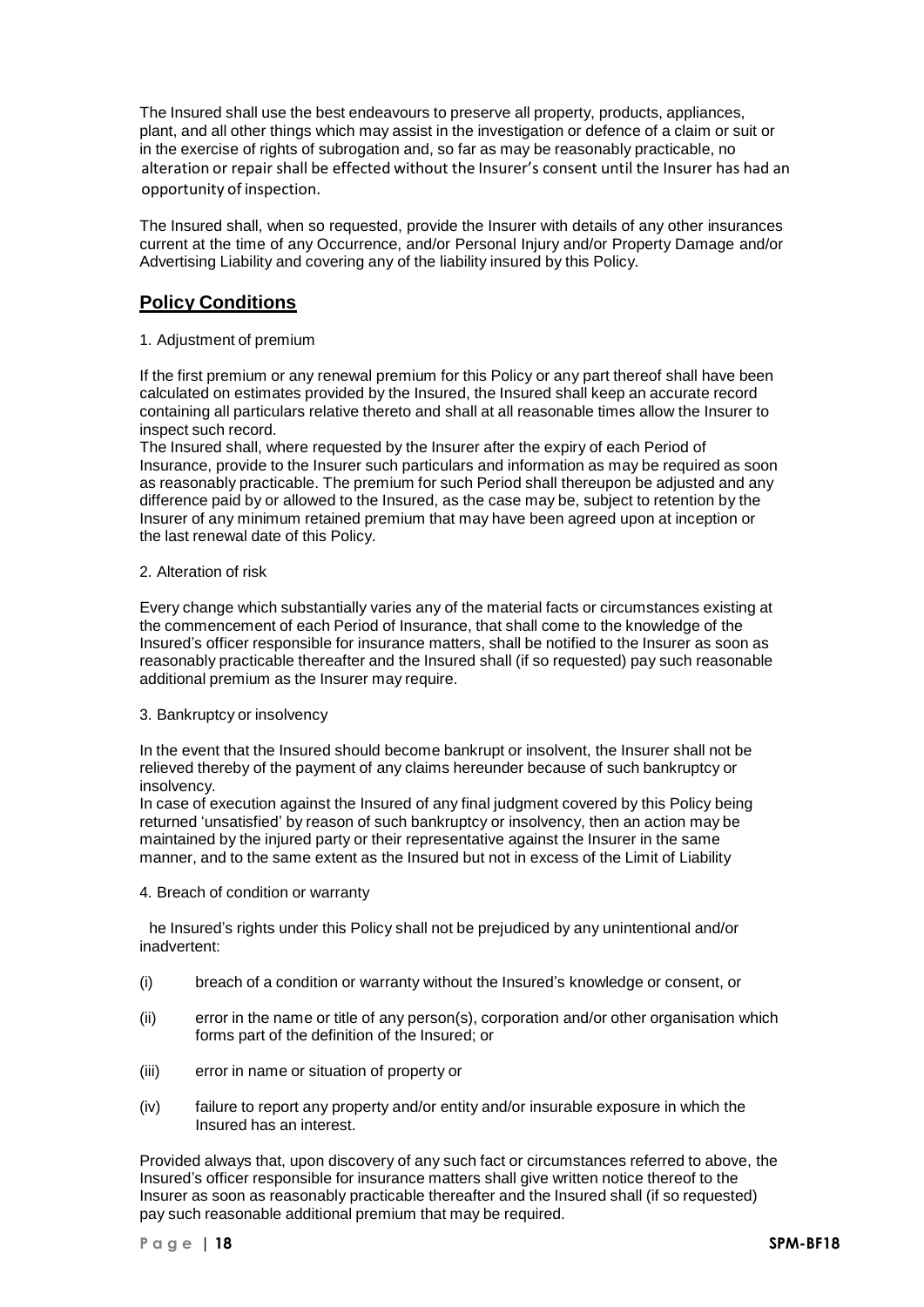### 5. Cancellation of this policy

### By the Insured

The Insured may cancel this Policy at any time by tendering notice in writing to the Insurer to that effect, in which event the cancellation will become effective from the earlier of the date the notice is received by the Insurer or the date on which the Insured arranged alternative insurance protection.

### By the Insurer

The Insurer may cancel this Policy in any of the circumstances set out in Sections 60 or 61 of the Insurance Contracts Act 1984 (as amended).

Such cancellation shall take effect at the earlier of the following times:

- (i) the time when another policy of insurance between the Insured and the Insurer or some other insurer, being a policy that is intended by the Insured to replace this Policy, is entered into; or
- (ii) at 4.00 p.m. on the thirtieth (30th) business day after the day on which notification was given to the Insured.

In the event of cancellation of this Policy by the Insured, the Insured shall be entitled to a pro rata refund of premium less 10% and subject to any minimum and deposit premium, minimum retained premium or other cancellation condition that may have been applied.

In the event of cancellation of this Policy by the Insurer, the Insured shall be entitled to a pro rata refund of premium and subject to any minimum and deposit premium, minimum retained premium or other cancellation condition that may have been applied.

If the premium is subject to adjustment, cancellation will not affect the Insured's obligation to supply the Insurer with such information as is necessary to permit the premium adjustment to be calculated.

### 6. Cross liabilities

This insurance extends to indemnify each of the parties specified in Policy Definition 10 separately in the same manner and to a like extent as though policies had been issued in their separate names. In particular, but without limiting the foregoing, this insurance shall indemnify each of the insured parties in respect of claims made by any other of such parties.

Provided always that:

- (i) each of such parties shall be separately subject to the terms, Claims Conditions, General Conditions, Exclusions and Definitions of this Policy in the same manner and to a like extent as though separate policies had been issued, and
- (ii) in no case shall the amount payable by the Insurer in respect of any one claim or series of claims arising out of any one Occurrence or in the aggregate, as the case may be, exceed the applicable Limit of Liability as specified in the Schedule.

### 7. Inspection and audit

The Insurer shall be permitted, but not obligated, to inspect the Insured's premises and operations at any reasonable time. Neither the right to make inspections, nor the failure to make inspections, nor the making of inspections, nor any report of an inspection shall constitute an undertaking, on behalf of or for the benefit of the Insured or others, to determine or warrant that such premises or operations are safe or healthful or are in compliance with any law, rule or regulation.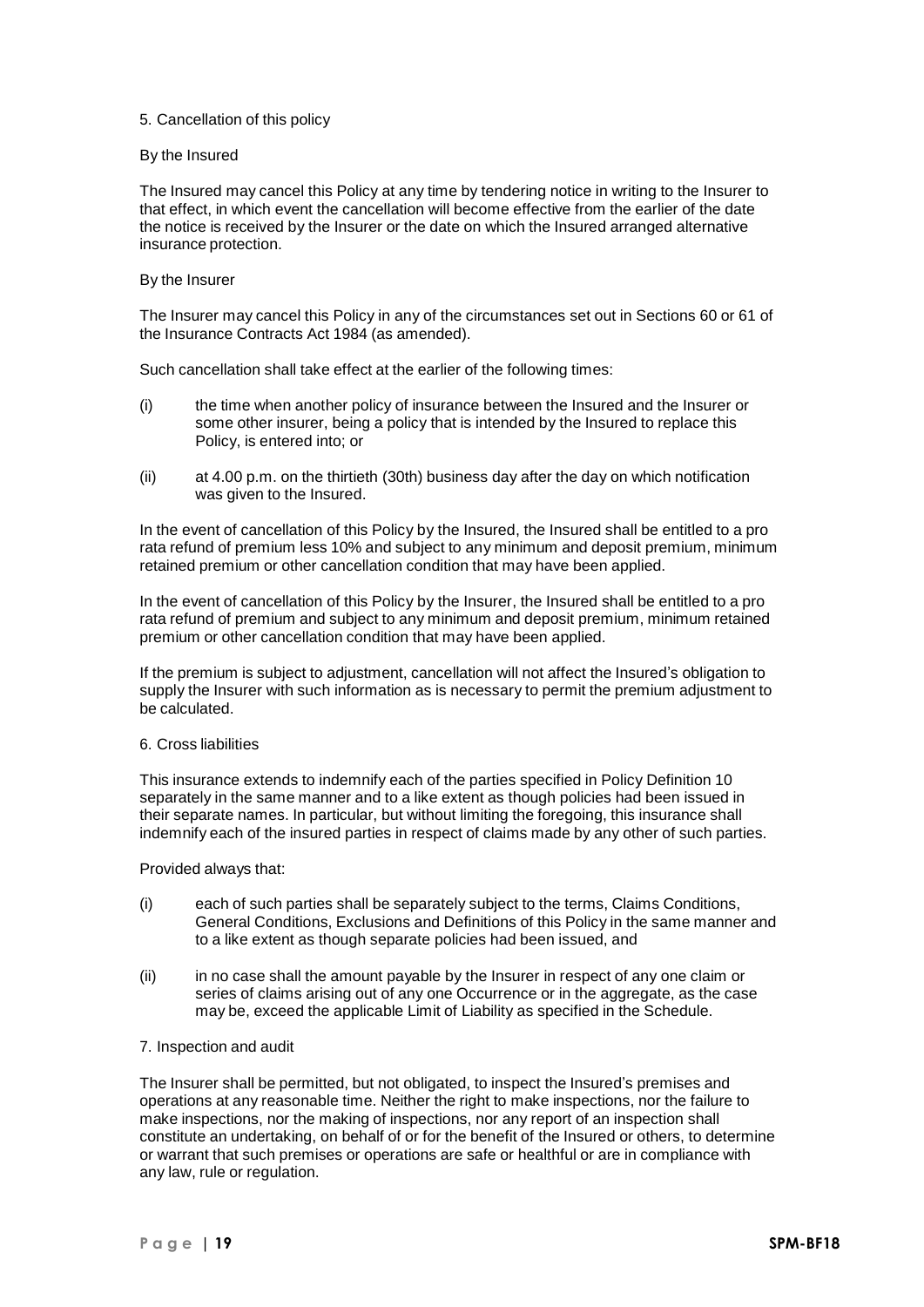The Insurer may examine and audit the Insured's books and records at any time during the currency of this Policy and within three (3) years after the final termination of this Policy but only with regard to matters which in the Insurer's opinion are relevant to this Policy.

#### 8. Jurisdiction

This contract of insurance shall be governed by and construed in accordance with the laws of Australia and the States and Territories thereof. Each party agrees to submit to the jurisdiction of any Court of competent jurisdiction in a State or Territory of Australia and to comply with all requirements necessary to give such Court jurisdiction. All disputes arising under this Policy shall be determined in accordance with the law and practice of such Court.

#### 9. Misrepresentation and Non-disclosure

If the Insured:

- (i) failed to disclose any matter which the Insured was under a duty to disclose to the Insurer(s): or
- (ii) made a misrepresentation to the Insurer(s) before this Policy was entered into

and if the Insurer would not have entered into this Policy for the same premium and on the same terms and conditions expressed in this Policy but for the failure to disclose or the misrepresentation then:

- (a) the liability of the Insurer in respect of any claim will be reduced to an amount to place the Insurer in the same position in which the Insurer would have been placed if such non-disclosure had not occurred or such misrepresentation had not been made: or
- (b) if the non-disclosure or misrepresentation was fraudulent, the Insurer may avoid this Policy.
- 10. Non-imputation

Where this insurance is arranged in the joint names of more than one Insured, as described in Policy Definition 10, it is hereby declared and agreed that:

- (i) each Insured shall be covered as if it made its own proposal for this insurance.
- (ii) any declaration, statement or representation made in any proposal shall be construed as a separate declaration, statement or representation by each Insured.
- (iii) any knowledge possessed by any Insured shall not be imputed to the other Insured(s).
- 11. Reasonable precautions

The Insured must:

- (i) exercise reasonable care that only competent employees are employed and take reasonable measures to maintain all premises, fittings and plant in sound condition.
- (ii) take reasonable precautions to prevent:
- a. Personal Injury and Property Damage
- b. the manufacture, sale or supply of defective Products.